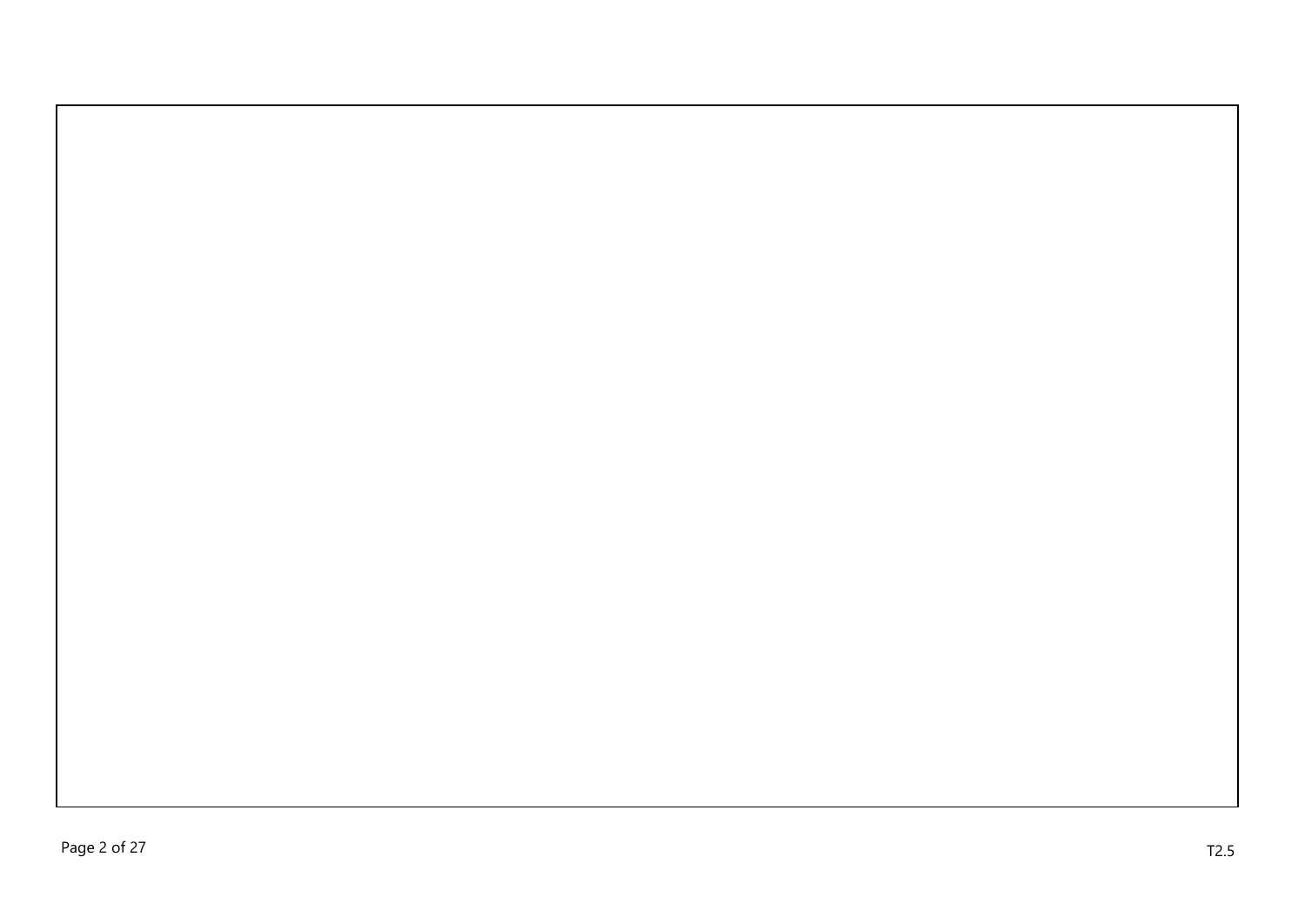| #              | Island | House Name     | Name                      | Sex       | National ID | ، ه ، مر ه<br>د <u>،</u> بر ه     | ىئرىتر                                 |
|----------------|--------|----------------|---------------------------|-----------|-------------|-----------------------------------|----------------------------------------|
| Male'          |        |                |                           |           |             |                                   |                                        |
| $\vert$ 1      | Male'  | H. A. M. House | MARIYAM NASHIDA           | F         | A027086     | 2, 3, 3, 3, 3, 3                  | رەرە شەر                               |
| 2              | Male'  | H. A. M. House | Ahmed Nashid              | M         | A085242     | 2, 2, 3, 3, 3, 3, 3               | رەر تەشەر                              |
| $\vert$ 3      | Male'  | H. A. M. House | Fathimath Filyshiya Adnan | F         | A214860     | ر. می می می کرده                  | وتجوفا ووجبة كالاشر                    |
| $\vert 4$      | Male'  | H. A. M. House | Rayyan Ahmed Nashid       | M         | A322807     | ر. می می در ده                    | ره ده د برورو محمد د                   |
| $\overline{5}$ | Male'  | H. A. M. House | Shaihaan Ahmed Nashid     | M         | A371072     | 2, 3, 3, 3, 3, 3, 3               | ے مرتکس مرکز دی سر شرور                |
| $\overline{6}$ | Male'  | H. A. M. House | Ahmed Fahmy               | ${\sf M}$ | A376103     | 2, 3, 3, 3, 3, 3, 3               | پروتر کرگرم                            |
| 7              | Male'  | H. A. M. House | Aminath Raya Ibrahim      | F         | A393754     | 2, 3, 3, 3, 4                     | أزوينهم بزائر المقتررة                 |
| 8              | Male'  | H. A.R Villa   | Aminath Zakiyya           | F         | A093372     | ر. می پژیمر و بخر                 | הבתים היו הי                           |
| $ 9\rangle$    | Male'  | H. A.R Villa   | Aishath Hindhu Zubair     | F         | A154077     | ر. مې پر وگ                       | مەر شەق بەشقى تەھەر تە                 |
| 10             | Male'  | H. A.R Villa   | Fathimath Nahula          | F         | A154078     | ر. ئەندىخ بوق                     | وُ و دَ و د و و                        |
| 11             | Male'  | H. Aaroashan   | Mohamed Maniku            | ${\sf M}$ | A001275     | ر. ئەچرىشەنگە                     | כ גם ג כ ג<br>כ ג ג כ تو כ سور         |
| 12             | Male'  | H. Aaroashan   | Aminath Nashfa            | F         | A112269     | ر. ئەچرىشەنگە                     | أأدح سكره سكروا المحمد وأكل            |
| 13             | Male'  | H. Aaroashan   | Ahmed Naleef              | M         | A112270     | ر. ئەچرىشەنلە                     | ىرەر ئىنجۇ                             |
| 14             | Male'  | H. Aaroashan   | Ismail Mihsan Mohamed     | M         | A161217     | ر. ئەنزىشەنلە                     | ړ هغږي ورکش ورور د                     |
| 15             | Male'  | H. Aaroashan   | Hussain Raif              | ${\sf M}$ | A366415     | ر. ئۇچرىشەنگە                     | ىز سەر سىر ئەر ئى<br>مەسىر بىر         |
| 16             | Male'  | H. Agi         | Agleema Ismail            | F         | A027562     | ر آمری                            | ړې په د شو په و                        |
| 17             | Male'  | H. Agi         | Mohamed Ezekiel           | M         | A072875     | را آرې                            | ورورو متمراكم                          |
| 18             | Male'  | H. Agi         | Aseel Ismail              | M         | A138891     | ر، مړي                            | أتمسوها وسفوضي                         |
| 19             | Male'  | H. Agi         | Ameel Ismail              | M         | A161271     | ر، مړي                            | أرَوِدْ بِرِ وَوَبِرْدُ                |
| 20             | Male'  | H. Blue House  | Ismail Mohamed            | M         | A003342     | ه دوبر و ه<br>ر۰ گ <i>امور</i> در | ە سىقۇم بۇ<br>و ر ه ر و<br>تر پر ژ تر  |
| 21             | Male'  | H. Blue House  | Adam Manik                | M         | A035812     | ه دوبر و ه<br>ر۰ گ <i>امور</i> در | پر ده ر سرر<br>پر ترو و سربا           |
| 22             | Male'  | H. Blue House  | Ibrahim Rauf              | M         | A057221     | ر. ھور دے                         | ە ھەترىر <i>9</i><br>ر دو د<br>بورو تو |
| 23             | Male'  | H. Blue House  | Fathimath Hussain         | F         | A071387     | ر. ھۆرىر ھ                        | ۇيوۋە برىسىرىر                         |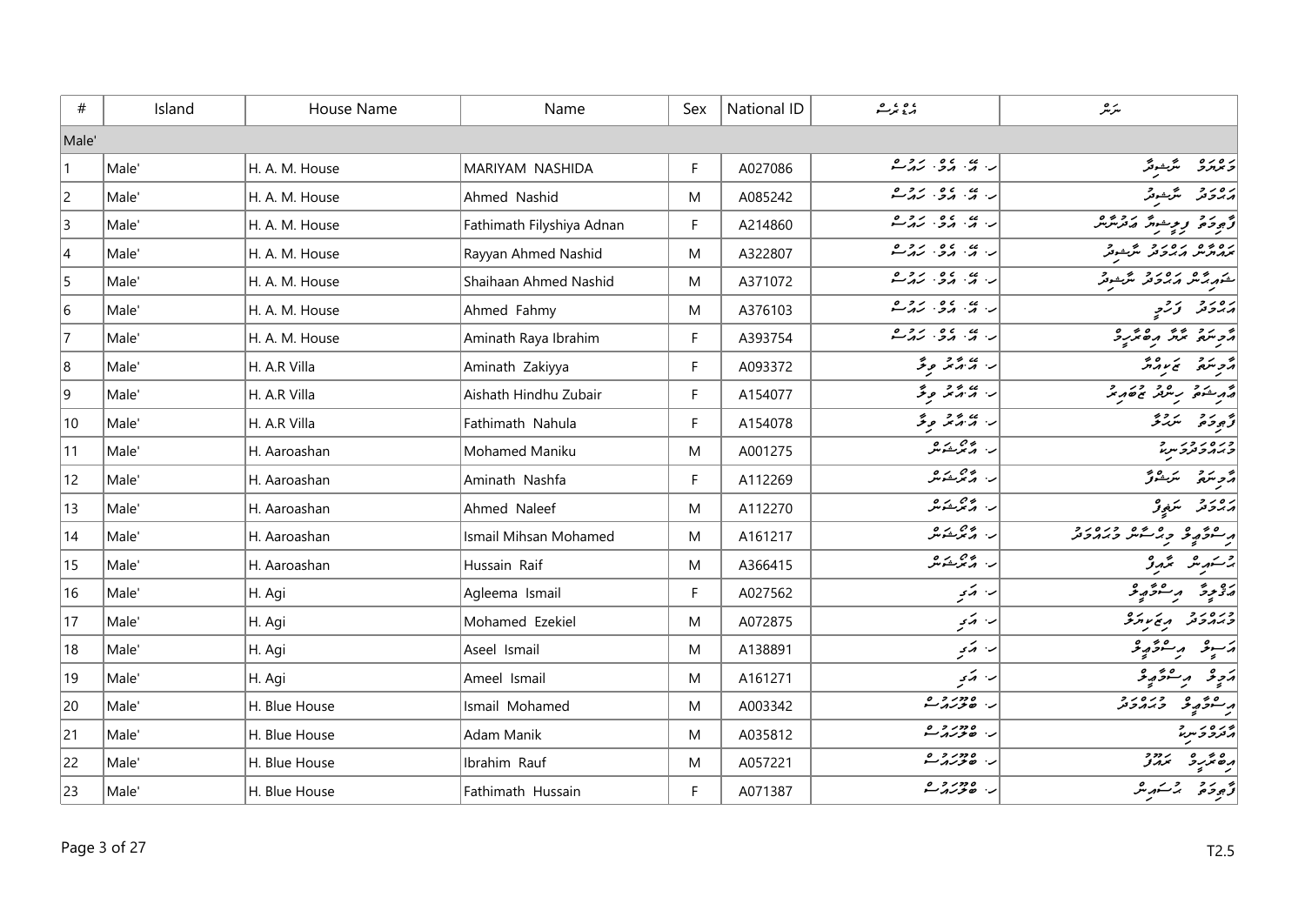| 24 | Male' | H. Blue House      | Fathimath Insha         | F           | A166036 | ر. ھور دے                                 | أزُوجو المسرائية                             |
|----|-------|--------------------|-------------------------|-------------|---------|-------------------------------------------|----------------------------------------------|
| 25 | Male' | H. Blue House      | Mohamed Zayaan Ismail   | M           | A166123 | ە دەر دە<br>ر. ھۈرەر ب                    | כממכני המת תשתתי                             |
| 26 | Male' | H. Blue House      | Mohamed Ashraaf Ibrahim | M           | A166180 | ر ودر د ه                                 | כנסק ב גם ביב תפיצת כ                        |
| 27 | Male' | H. Blue House      | Aishath Zaaya Ismail    | F           | A328691 | ه دوبر و ه                                | مەر شەھ تەش بەسىۋە بۇ                        |
| 28 | Male' | H. Bright Corner   | Abdulla Sharmeel        | M           | A027914 | ر ، ھىزر ھى مىزىر                         | رەقراللە شەرىرى                              |
| 29 | Male' | H. Bright Corner   | Fathmath Nadira         | $\mathsf F$ | A043443 | ر محمد مقامته                             | توالا والمستقر المستقر المستقر               |
| 30 | Male' | H. Carnation Hiyaa | Aminath Yoosuf          | F           | A034851 | ر، ئائىرىترىشەش بەرگ                      | ۇ يەرە بۇر دە                                |
| 31 | Male' | H. Carnation Hiyaa | Aishath Yoosuf          | F           | A122514 | ر، الأبرىكرىشكى بەرگە                     | ۇرمەشقى ئىز جەم                              |
| 32 | Male' | H. Chanpaapoolge   | Ahmed Nazeem            | M           | A041397 | د . مخه سووه ،<br>ر . مخه سووونو ت        | پرور د ستوری                                 |
| 33 | Male' | H. Chanpaapoolge   | Ismail Suhail           | M           | A055271 | ه د ۲۵۶۶ و.<br>ر۰ که سرو و <del>د</del> و | وستؤوع ستروع                                 |
| 34 | Male' | H. Chanpaapoolge   | Mohamed Zaneen          | M           | A055678 | ر. کرسوژوه ،<br>ر. کرسوژومر               | ورەرو كەرىر                                  |
| 35 | Male' | H. Chanpaapoolge   | Adam Zanaan             | ${\sf M}$   | A055679 | ر . مخه سروره .<br>ر . مخه سرو و و .      | پره پر ټر شر                                 |
| 36 | Male' | H. Chanpaapoolge   | Mohamed Ismail          | M           | A124315 | ر. کرسوژوه ،<br>ر. کرسوژومر               | ورەرو بەسۇپەتو                               |
| 37 | Male' | H. Chanpaapoolge   | Ismail Zaahy            | ${\sf M}$   | A149162 | ر به ۱۳۶۵ و.<br>ر کامبروگرفری             | بر شۇم ئۇ تقىي                               |
| 38 | Male' | H. Chanpaapoolge   | Mohamed Shameel         | M           | A254273 | ر. هم موجوده ،<br>ر. مم موثولونو و        | ورەرو شەرۋ                                   |
| 39 | Male' | H. Chanpaapoolge   | Ibrahim Zihuny          | M           | A337952 | ر . مخه سروره .<br>ر . مخه سرو و د        | دە ئەرج<br>د<br>ىپى قەيىر                    |
| 40 | Male' | H. Coconut Villa   | Ali Manik               | M           | A025340 | ر. ئۇن <sub>م</sub> تەھ بۇ                | لأجرخه مبرر                                  |
| 41 | Male' | H. Coconut Villa   | Ibrahim Umar            | M           | A040940 | ر. ئۇن <sub>م</sub> تەھ بۇ                | ە ھەترىر <sup>ە</sup><br>ەرىر                |
| 42 | Male' | H. Coconut Villa   | Fathimath Umar          | F           | A054491 | ر. بره ۵،۰ و ځ                            | ا تو پر د<br>ەرىر                            |
| 43 | Male' | H. Coconut Villa   | Umar Hassan             | ${\sf M}$   | A119707 | . بره ۵۶ و څه                             | <i>دد برستر</i>                              |
| 44 | Male' | H. Coconut Villa   | Mohamed Hoodh Niyaz     | M           | A330578 | ر. ئۇن <sub>مىق</sub> ھ <sub>ۇ</sub> ئ    | כנים גב כבב יישוב<br>בגוגבת גת יישובה        |
| 45 | Male' | H. Coconut Villa   | Hussain Joodh Niyaz     | ${\sf M}$   | A330583 | ر. ئويم توغ قو قر                         | ح کے مر شرح میں مریضے<br>مرتبہ مریض میں مریض |
| 46 | Male' | H. Coconut Villa   | Vishan Ibrahim Umar     | ${\sf M}$   | A355215 | ر. ئۇن <sub>م</sub> تەھ بۇ                | وڅشر ره پر د ډر د                            |
| 47 | Male' | H. Dhuni           | Mariam Waheeda          | F           | A043569 | ر آگھر<br>س                               | د ۱۵ د کار ته                                |
| 48 | Male' | H. Dhuni           | Hassan Muiz Ramiez      | M           | A043638 | ر آئی کرمبر                               | ير سوار و و و و د او پر                      |
| 49 | Male' | H. Dhuni           | Reem Ahmed Khaleel      | F           | A337733 | ر آھي گھر                                 | ده بره د د د د و                             |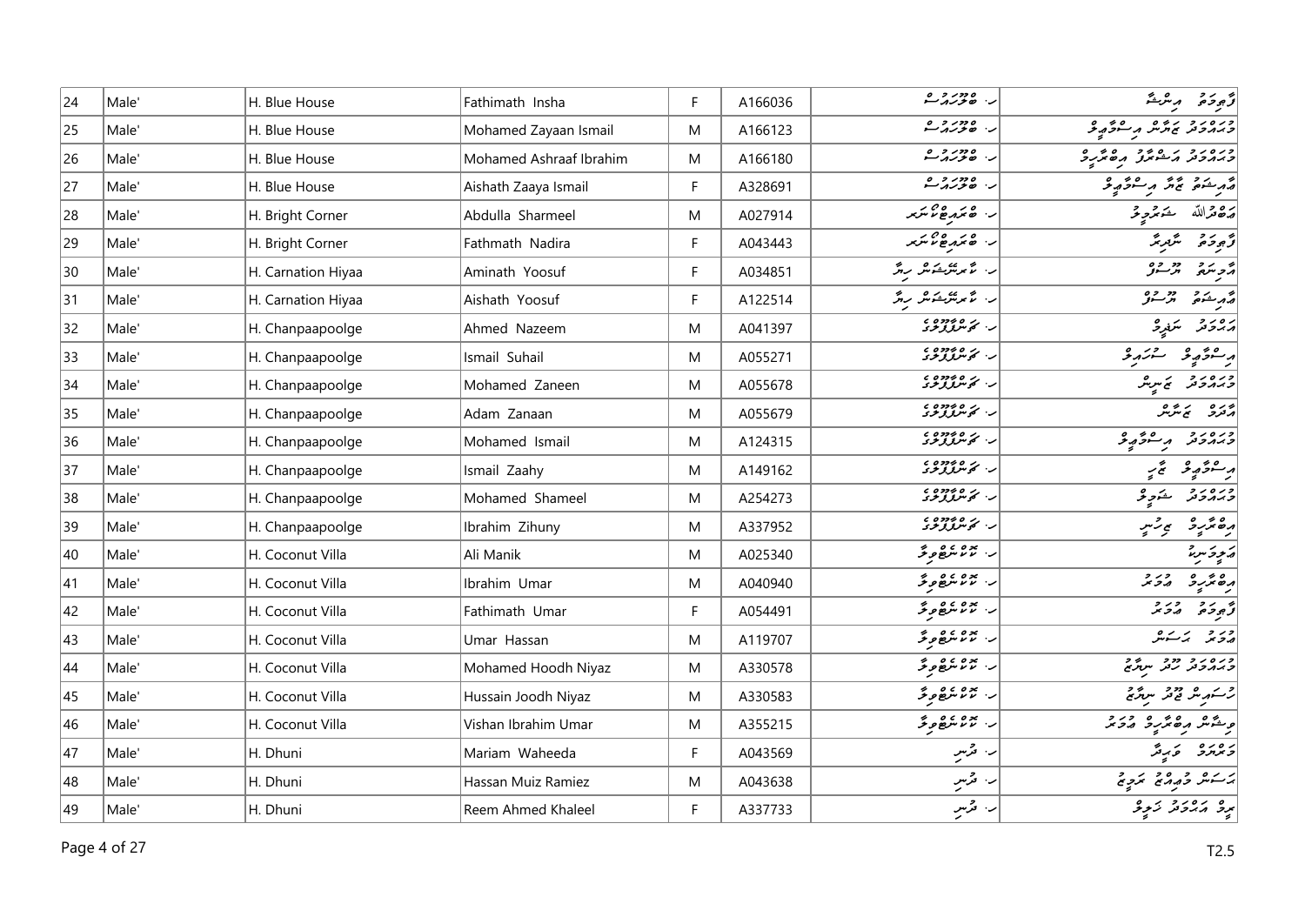| 50 | Male' | H. East Light | Ahmed Sulaiman             | M  | A010752 | $\begin{array}{cc} \circ & \circ & \circ \\ \circ & \circ & \circ \end{array} \begin{array}{cc} \circ & \circ & \circ \\ \circ & \circ & \circ \end{array}$ | رەرد ھۆرگە                                   |
|----|-------|---------------|----------------------------|----|---------|-------------------------------------------------------------------------------------------------------------------------------------------------------------|----------------------------------------------|
| 51 | Male' | H. East Light | Shaheema Moosa             | F. | A010919 | $ \frac{1}{2}$                                                                                                                                              | شریر وقت                                     |
| 52 | Male' | H. East Light | Aishath Shiyama Moosa      | F  | A010920 | ر به مشورخ دره                                                                                                                                              |                                              |
| 53 | Male' | H. East Light | Ummu Salma                 | F  | A052611 | ر. رحوع ذريع                                                                                                                                                | چە چە سەھ بىر                                |
| 54 | Male' | H. East Light | Samiya Moosa               | F  | A052612 | ر به مشور خرج                                                                                                                                               | سەمەيە ئەسە                                  |
| 55 | Male' | H. East Light | Aminath Badhoora Amathulla | F  | A056693 | ر. رحيح ترريح                                                                                                                                               | وتحريره المردور الله الله                    |
| 56 | Male' | H. East Light | Sameeha Ahmed              | F  | A071251 |                                                                                                                                                             | سكوپە كەبروتر                                |
| 57 | Male' | H. East Light | Aminath Ahmed              | F  | A073791 | ر به مشقوقه ق                                                                                                                                               | ومردوح ومردوحر                               |
| 58 | Male' | H. East Light | Fathmath Shahinaz Ahmed    | F. | A073801 | 2.3820                                                                                                                                                      | وتجوحكم كمشرشع متحدد                         |
| 59 | Male' | H. East Light | Ahmed Athif                | M  | A074123 | ر. ريا هو محمد ه                                                                                                                                            | د ه د چې د کمبونو                            |
| 60 | Male' | H. East Light | Aishath Aroosha            | F  | A074124 | ر به مشقوقها                                                                                                                                                | أمر والمستوفي المركز والمحر والشو            |
| 61 | Male' | H. East Light | Ibrahim Ashraf             | M  | A074126 | ر. ريام عرض                                                                                                                                                 | رەپرىر كەشىر                                 |
| 62 | Male' | H. East Light | Enas Ahmed                 | F  | A086416 | ر به مشهوره                                                                                                                                                 | ارېتر شه کړه د د                             |
| 63 | Male' | H. East Light | Aishath Ahmed              | F  | A098183 | ر به مشورخ دره                                                                                                                                              | وكرمشتمو وكرور                               |
| 64 | Male' | H. East Light | Mohamed Yaaniu Ali         | M  | A161224 | ر. بر عوضه                                                                                                                                                  | ورەرو شرمە كەب                               |
| 65 | Male' | H. East Light | Ismail Azzam               | M  | A303891 |                                                                                                                                                             |                                              |
| 66 | Male' | H. East Light | Mariyam Minhaa Hassan      | F  | A321441 | ر. رحوع ذريع                                                                                                                                                | وبروو وترثه برسكر                            |
| 67 | Male' | H. East Light | Mauva Ibrahim              | F. | A326478 | ر و سوء دره                                                                                                                                                 |                                              |
| 68 | Male' | H. East Light | AHMED MAAHIN HASSAN        | M  | A331441 | - ریاس اور مع                                                                                                                                               | رور و محر ه بر کند                           |
| 69 | Male' | H. East Light | MOHAMED HAAMIN HASSAN      | M  | A331443 | $\frac{1}{2}$                                                                                                                                               | בגם גביים הבית האותיות<br>בהמכת הבית האותיות |
| 70 | Male' | H. East Light | Irufan Mohamed             | M  | A336383 | $\begin{array}{cc} \circ & \circ & \circ \\ \circ & \circ & \circ \end{array}$                                                                              | و ده و دره د و                               |
| 71 | Male' | H. Fonimaa    | Nazima Naseem              | F  | A035814 | ر. تؤسرچٌ                                                                                                                                                   | سَّمْوِدَّ سَرَ-وِدْ                         |
| 72 | Male' | H. Fonimaa    | Fazira Naseem              | F  | A051851 | ر، ۆسرچ                                                                                                                                                     | ۇسىد ئىرلىدۇ                                 |
| 73 | Male' | H. Fonimaa    | Ismail Rasheed             | M  | A053505 | ر، ۆتىرچ                                                                                                                                                    | رەم ئەركى ئىشىر<br>ئىس ئىس ئىسىم             |
| 74 | Male' | H. Fonimaa    | Ahmed Fazir                | M  | A079001 | ر. تۇمبرگە                                                                                                                                                  | رەرد ئۇسىر                                   |
| 75 | Male' | H. Fonimaa    | Aroosha Rasheed            | F  | A079646 | ر. تۆسرگە                                                                                                                                                   | پر دو مئے<br>  پر پر مئے میں پر پر دور       |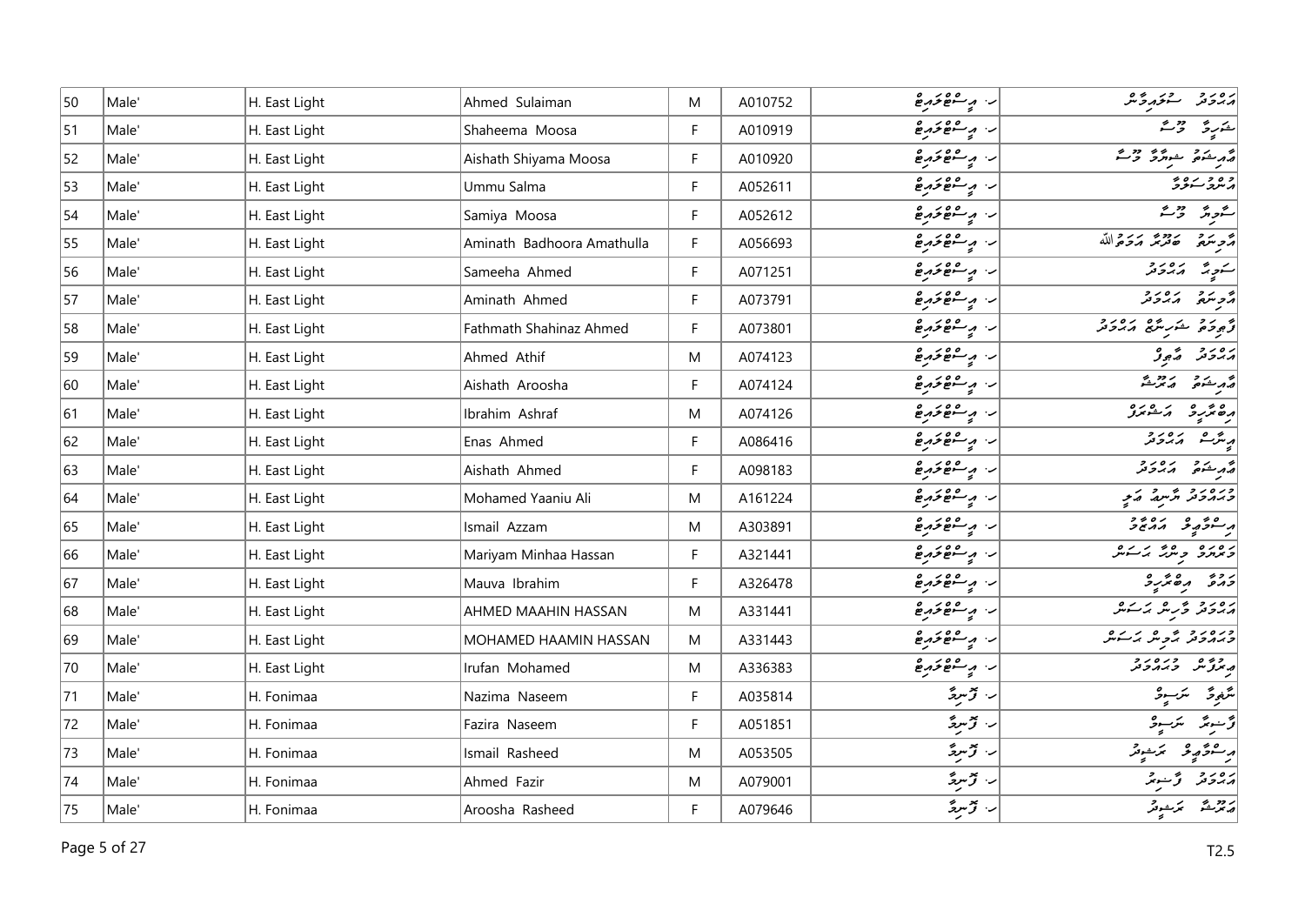| 76  | Male' | H. Fresh Heart    | Aminath Samaahath Hussain   | F         | A048160 | ر. وترشر ترجع                        | أأدينهم سودره ومنهر                                                                                  |
|-----|-------|-------------------|-----------------------------|-----------|---------|--------------------------------------|------------------------------------------------------------------------------------------------------|
| 77  | Male' | H. Fresh Heart    | Safwath Qasim               | F         | A073581 | ر. وترڪر تريح                        | يەۋرە ئۇسۇ                                                                                           |
| 78  | Male' | H. Fresh Heart    | SINAANATH HUSSAIN           | F         | A073582 | ر. وترشرتر برمج                      | سىتكرىق بركسكرىكر                                                                                    |
| 79  | Male' | H. Fresh Heart    | MOHAMED SHAREEF             | M         | A073593 | ر. ۇېزىشرىرىھ                        | ورەر د شەرد                                                                                          |
| 80  | Male' | H. Fresh Heart    | Tholhath Hussain            | M         | A075374 | ر. وترشرتر پرچ                       | برەرد برسكه ش                                                                                        |
| 81  | Male' | H. Fresh Heart    | Mariyam Jameela             | F         | A088995 | ر. ۋېزىشەر ئىرغ                      | رەرە يەر                                                                                             |
| 82  | Male' | H. Fresh Heart    | KINAANATH HUSSAIN           | M         | A138666 | ر. وترشر تربيع                       |                                                                                                      |
| 83  | Male' | H. Fresh Heart    | Ahmed Muaviyath Hussain     | ${\sf M}$ | A138667 | ر . ۇ ئرىشەر ئىرغ                    | גם גב כמקום גביתית                                                                                   |
| 84  | Male' | H. Fresh Heart    | AIHAM SHAREEF               | ${\sf M}$ | A339401 | ر. ۇ ئرىشەرگىرى                      | پرېرو شوېږو                                                                                          |
| 85  | Male' | H. Fresh Heart    | Sajaa Mohamed               | F         | A342587 | ر. ۇېزىشرىرىھ                        | ر د دره د د                                                                                          |
| 86  | Male' | H. Fusthulhamaage | Safa Ibrahim                | F         | A039111 |                                      | بنوته مقترح                                                                                          |
| 87  | Male' | H. Fusthulhamaage | Sama Ibrahim                | F         | A039123 |                                      |                                                                                                      |
| 88  | Male' | H. Fusthulhamaage | Aminath Ibrahim             | F         | A063416 | ر و و و و و د و<br>ر . تو کستونو و ی | أأدوسم المتحديدة                                                                                     |
| 89  | Male' | H. Goabilige      | Ahmed Zahir                 | ${\sf M}$ | A058329 | ה ליינס בל                           | أرور و حي بر                                                                                         |
| 90  | Male' | H. Goabilige      | Mariyam Zahira              | F         | A144717 | ה ליינסיקל                           | رەرە ئەرگە                                                                                           |
| 91  | Male' | H. Green Avenue   | Mariyam Fazeela Abdul Samad | F         | A051386 | ر. و پرسرگروس                        | ן 2010 צ'ת הסיפס הנב                                                                                 |
| 92  | Male' | H. Green Avenue   | Fathimath Shukree           | F         | A051641 | ر. و پرسمدوسمد                       | تۇپوخۇ ھەممىي                                                                                        |
| 93  | Male' | H. Green Avenue   | Aminath Fazla Abdul Samad   | F         | A051642 | ر. و پرسمدوسد                        |                                                                                                      |
| 94  | Male' | H. Hazel          | Zulaikha Ahmed              | F         | A035236 | ر بيمبره<br>ر گريخ گر                | ج ځمر شه پر پر د تر                                                                                  |
| 95  | Male' | H. Hazel          | Ibrahim Miruwad             | M         | A036491 | ر. مىمىمى                            | رە ئەر ئەر ئەر                                                                                       |
| 96  | Male' | H. Hazel          | Shareefa Ahmed              | F         | A036492 | ر. مىم دە                            | شهروٌ 1975م                                                                                          |
| 97  | Male' | H. Hazel          | Bishara Ahmed               | F         | A036493 | ر بيمبره<br>ر گنجو                   | صشوش برەر د                                                                                          |
| 98  | Male' | H. Hazel          | Fathimath Rishfa            | F         | A036517 | ر. مىيى بى                           | أوالمجافرة والمحمد المحمدة والمحمدة والمحمدة والمحمدة وتحمد والمحمدة والمحمدة والمحمدة والمحمدة والم |
| 99  | Male' | H. Hazel          | Moosa Ishfaq                | M         | A036518 | ر. مىمىمى                            | تژمے پرے دی                                                                                          |
| 100 | Male' | H. Hazel          | Hawwa Ahmed Manik           | F         | A043304 | ر. مىيى بى                           | גפש גפני בני                                                                                         |
| 101 | Male' | H. Hazel          | Fathimath Ahmed             | F         | A050730 | ر. مىيى بى                           | تو ده د ده د و                                                                                       |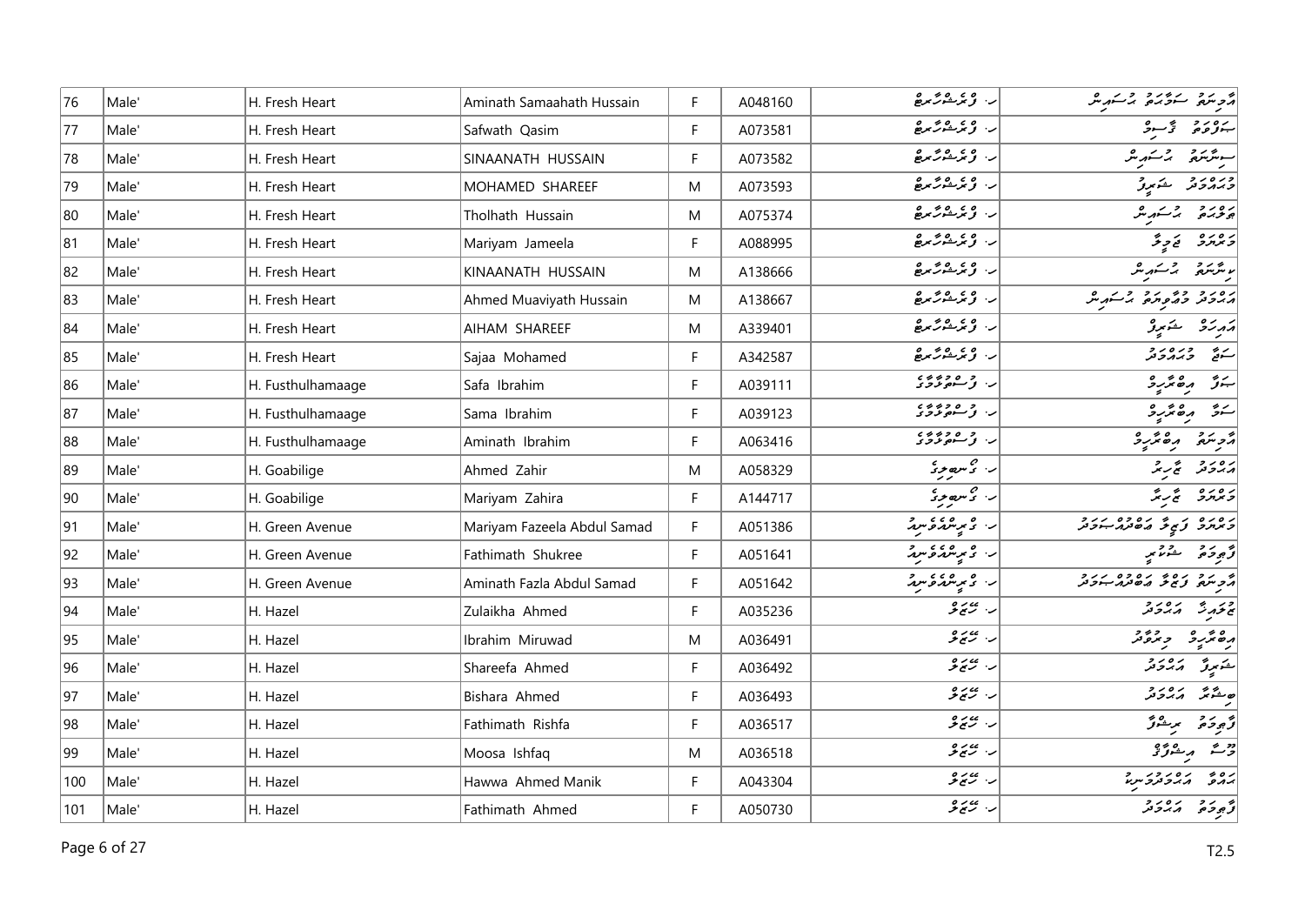| 102 | Male' | H. Hazel      | Mohamed Ramiz             | M           | A053644 | ر. میم و        | برٌ پر م<br>و ره ر و<br><i>و بر</i> پر تر                                                                                                                                  |
|-----|-------|---------------|---------------------------|-------------|---------|-----------------|----------------------------------------------------------------------------------------------------------------------------------------------------------------------------|
| 103 | Male' | H. Hazel      | Aishath Rozy              | F.          | A064930 | ر. میموگی       | لمجمر ينسوهم                                                                                                                                                               |
| 104 | Male' | H. Hazel      | Mariyam Nihad             | $\mathsf F$ | A071546 | ر. میم و        | ر ه ر ه<br>د <del>ب</del> ربرگ<br>سرچمر                                                                                                                                    |
| 105 | Male' | H. Hazel      | Khadeeja Ahmed            | F           | A102318 | ر. ئەينى بى     | تزميدة متركز و حر                                                                                                                                                          |
| 106 | Male' | H. Hazel      | Alvan james Ahmed         | M           | A138170 | ر. میم و        | رەر ەي ەە مەردەرد                                                                                                                                                          |
| 107 | Male' | H. Hazel      | Aminath Rifga             | $\mathsf F$ | A148862 | ر. میموگی       | أأوسكم بروتم                                                                                                                                                               |
| 108 | Male' | H. Hazel      | Ahmed Arshad              | M           | A154022 | ر. تزیخ بی      | رەرو رورو                                                                                                                                                                  |
| 109 | Male' | H. Hazel      | Aminath Hishma            | F           | A154023 | ر. میمرو        | أأروبتهم برشوش                                                                                                                                                             |
| 110 | Male' | H. Hazel      | Eyha Abdul Sattar         | F           | A331948 | ر. میموگی       | 2201 0201 21                                                                                                                                                               |
| 111 | Male' | H. Hazel      | Ithgan Shamee             | M           | A333658 | ر. میمرو        | أرەتچىش ھەر                                                                                                                                                                |
| 112 | Male' | H. Hazel      | Mariyam Luhuma            | F           | A339666 | ر. میموگر       | ره ره وده<br>د پرسر ورو                                                                                                                                                    |
| 113 | Male' | H. Hazel      | Aishath Dhiyam Fathuhulla | $\mathsf F$ | A340705 | ر. می ده.       | ومرشوم مرمره وحرجه الله                                                                                                                                                    |
| 114 | Male' | H. Hilton     | Aishath Mahir             | F           | A060569 | ر. روْءَ تْر    | وكروشكا والمراجر                                                                                                                                                           |
| 115 | Male' | H. Hilton     | Mohamed Abdule Rauf       | M           | A060648 | ر. رِوْءَ تَرْ  | 0 10 10 10 10 10 10<br>C 2 12 12 12 12 13 14 14 15                                                                                                                         |
| 116 | Male' | H. Hilton     | Ibrahim Aleef Rauf        | M           | A121995 | ر ، رِوْءَ تَرْ | ارەتمەر 3 مۇق ئىمەد                                                                                                                                                        |
| 117 | Male' | H. Hilton     | Azlif Rauf                | ${\sf M}$   | A146414 | ار. روي         | ג כ כ הכנס<br>הא ב 3 אות                                                                                                                                                   |
| 118 | Male' | H. Hilton     | Ahmed Alif Rauf           | M           | A332352 | ر. روْءَ ش      | גפגב הציק גדום                                                                                                                                                             |
| 119 | Male' | H. Hilton     | Mohamed Inthif Rauf       | M           | A336855 | ر. رِوْءَ تَرُ  | כנסגב תיתפר זהבר                                                                                                                                                           |
| 120 | Male' | H. Hilton     | Hassan Aslaf Rauf         | M           | A387689 | ار. روي پر      | ر کے مرکز دور دور<br>رکائیں مرکز دور                                                                                                                                       |
| 121 | Male' | H. Hilton     | Hussain Ahlaf Rauf        | M           | A410810 |                 | ج سکه شرکت مرکز در محمدو                                                                                                                                                   |
| 122 | Male' | H. Hiyaakoani | Ibrahim Shareef           | M           | A000851 | ر، روژنامبر     | رە ئەر ئىسىر                                                                                                                                                               |
| 123 | Male' | H. Hiyaakoani | Aishath Raziyya           | F           | A057973 | ر، روژنامبر     | $\begin{array}{cc} \mathcal{L}_{\mathcal{A}} & \mathcal{L}_{\mathcal{A}} \\ \mathcal{L}_{\mathcal{A}} & \mathcal{L}_{\mathcal{A}} & \mathcal{L}_{\mathcal{A}} \end{array}$ |
| 124 | Male' | H. Hiyaakoani | Husna Ismail              | F           | A080877 | ر، روژنامبر     | برعشر برعتمونه                                                                                                                                                             |
| 125 | Male' | H. Hiyaakoani | Ali Shah Mohamed          | M           | A123870 | ر. روژنامبر     | أيرمي مشرح وبره برو                                                                                                                                                        |
| 126 | Male' | H. Hiyaakoani | Zareena Ahmed             | F           | A152196 | ر، روژنامبر     | كي مرينگر كم برج تر                                                                                                                                                        |
| 127 | Male' | H. Hiyaakoani | Ahmed Ibrahim             | M           | A155219 | ر، روژنامبر     | גם גם הפיתים                                                                                                                                                               |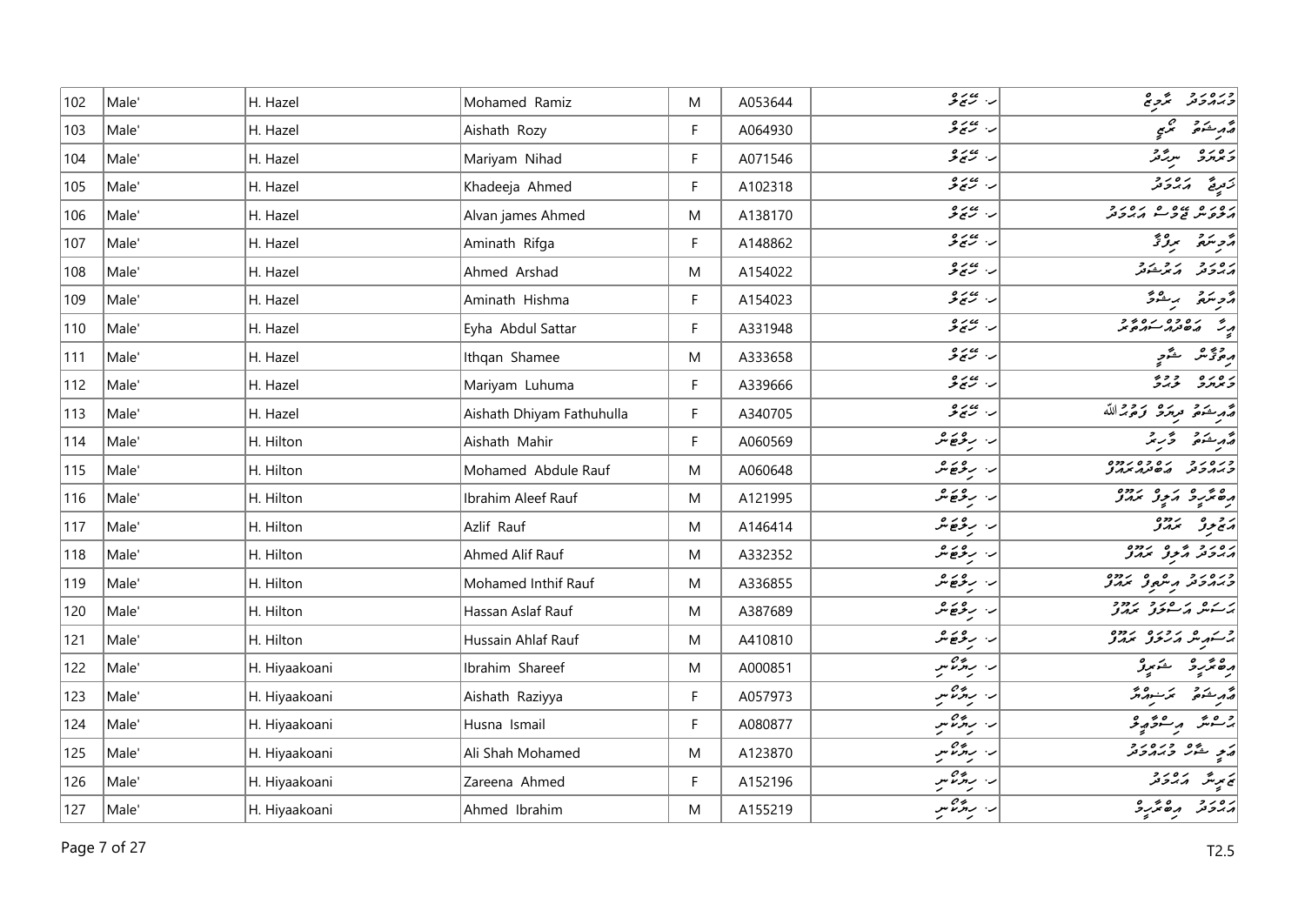| 128 | Male' | H. Hiyaakoani | Nareema Hussain          | F  | A219166 | ار. رېژنگېنې<br>—        | شهرة المستورشر                          |
|-----|-------|---------------|--------------------------|----|---------|--------------------------|-----------------------------------------|
| 129 | Male' | H. Hiyaakoani | Aminath Shafa Mohamed    | F  | A288372 | ر، روژنامبر              | م تر و در ورور و                        |
| 130 | Male' | H. Hiyaakoani | Fathimath Haneefa        | F  | A319341 | ر بەرگەنلەر              | قوقرة بمبرقه                            |
| 131 | Male' | H. Hiyaakoani | Ali Wijhaan              | M  | A336965 | ر. روژنمبر               | ړې وقځ شر                               |
| 132 | Male' | H. Hiyaakoani | Hassan Nafiu             | M  | A336966 | ر به بروژنمبر            | ىز سىر ئىس ئىر ئى                       |
| 133 | Male' | H. Hiyaakoani | Aishath Sharufa Mohamed  | F  | A344262 | ر، روژنامبر              | و دره در در دره در در د                 |
| 134 | Male' | H. Hiyaakoani | Masha Mohamed Thasnym    | F  | A349871 | ر، رېژنگېېو              |                                         |
| 135 | Male' | H. Hiyaakoani | Ahsan Shareef            | M  | A357546 | ل بهره میر               | أرجاح يتمرو                             |
| 136 | Male' | H. Hiyaakoani | Mariyam Naufa Shareef    | F  | A365726 | ر به بروغ مبر            |                                         |
| 137 | Male' | H. Hiyaakoani | Fathimath Shifa          | F  | A391240 | ر. رېژنگېنېر             | قرم وترقيب والمحر                       |
| 138 | Male' | H. Ivy        | Ahmed Saleem             | M  | A027032 | $\overline{\mathcal{L}}$ | پرونډ کرونې                             |
| 139 | Male' | H. Ivy        | Ibrahim Saleem           | M  | A032412 | ر . مکه ه<br>د           | أرەنزىر ئىرو                            |
| 140 | Male' | H. Ivy        | Faiza Mohamed            | F  | A047206 | ابن وزوج                 | و دره دره                               |
| 141 | Male' | H. Ivy        | Fathimath Saleem         | F  | A049044 | ر. مەدە                  | وتجوحكم سكوي                            |
| 142 | Male' | H. Ivy        | Hamid Saleem             | M  | A058601 | ر. دژه و                 | پژونژ   سکوچو                           |
| 143 | Male' | H. Ivy        | Hamdan Saleem            | M  | A058603 | اب و کاره<br>د           | برەپ ئەرو                               |
| 144 | Male' | H. Ivy        | Aishath Lahufa Asim      | F  | A106910 | ر آمده<br>را آمده        | وأرشاه ورود والمسوح                     |
| 145 | Male' | H. Ivy        | Aminath Nashwa Asim      | F  | A106911 | اب اړه وه                | أأوسم سكوا أأسود                        |
| 146 | Male' | H. Ivy        | Aishath Dhahaau Nasrulla | F. | A348468 | $\overline{\mathcal{L}}$ | وحرشوم مروم ترجعهالله                   |
| 147 | Male' | H. Jeeran     | Hussain Rasheed          | M  | A023071 | ر.   مړيگر               | 2سكەرىش - ئىشىشى                        |
| 148 | Male' | H. Jeeran     | Suad Ibrahim             | F  | A070440 | ر. م <sub>و</sub> تژىژ   | دود دەترىرد                             |
| 149 | Male' | H. Jeeran     | Ibrahim Afzal            | M  | A096757 | ر. مٍ مُرْسْ             | أرەپۇر ئەربۇ                            |
| 150 | Male' | H. Kafuloage  | Abdul Majeed             | M  | A047779 | ر . روه ،                | ر 2 تر 2 تر تر تر<br>مان قىر تر كى تىر  |
| 151 | Male' | H. Kafuloage  | <b>IBRAHIM MANIK</b>     | M  | A058500 | ر . روه ،<br>ر . ماتونور | ە ھەترىر 2 كەسرىر<br>ر                  |
| 152 | Male' | H. Kafuloage  | Aminath Shurufath Adam   | F  | A071965 | ر . روه ،<br>ر . ماونوی  | ه در د د در د دره<br>در سره شمرزه د ترد |
| 153 | Male' | H. Kafuloage  | Latheefa Abdul Razzag    | F  | A084399 | ر . روه ،<br>ر . ماونوی  | كرو دە دەرەپر <del>ە</del>              |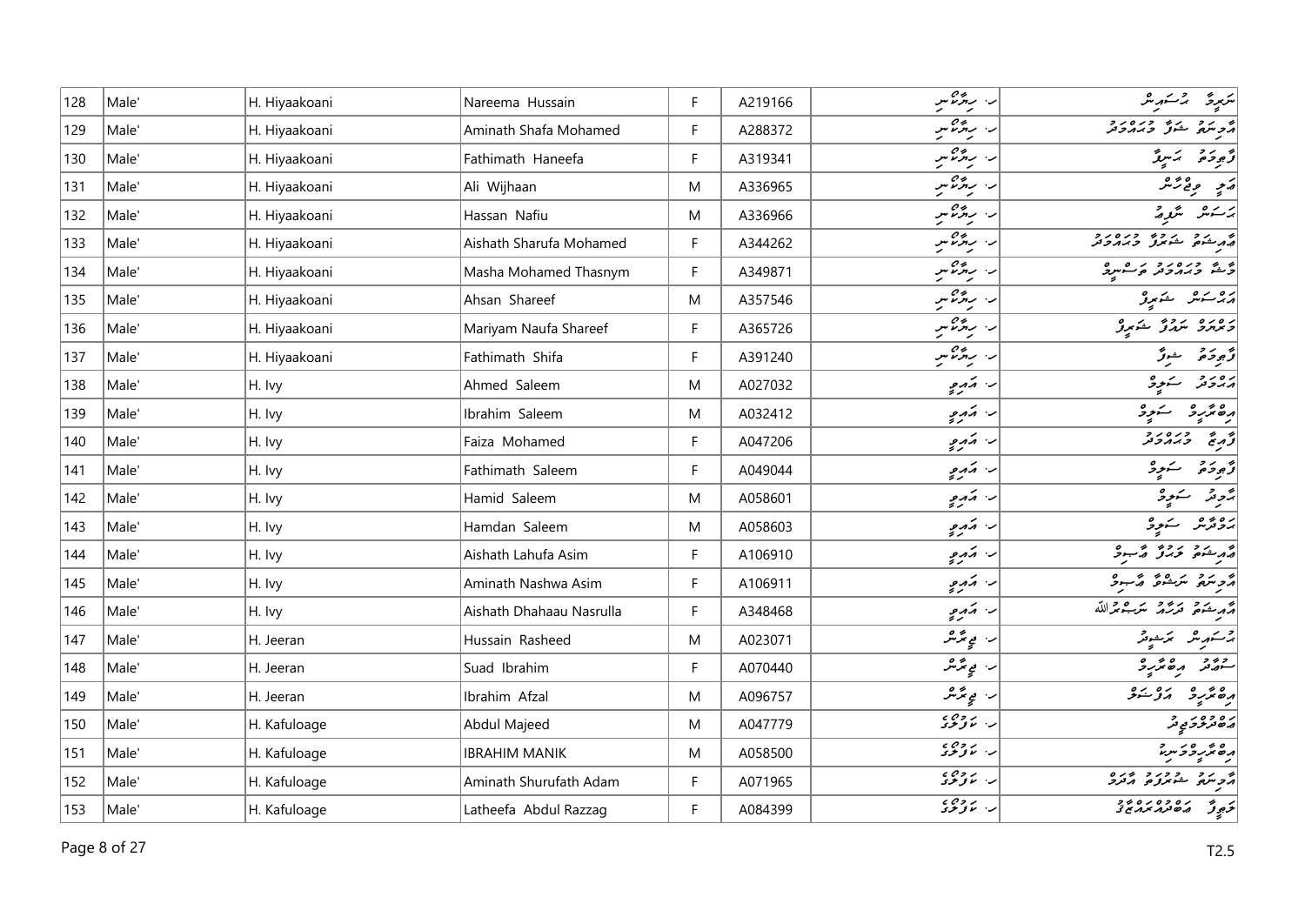| 154 | Male' | H. Kafuloage       | <b>Adam Manik</b>            | M           | A085816 | ر. روه ه<br>ر. ماووی           | پر ده ر<br>پر تر ژکسرین                                                                                                                                                                                                        |
|-----|-------|--------------------|------------------------------|-------------|---------|--------------------------------|--------------------------------------------------------------------------------------------------------------------------------------------------------------------------------------------------------------------------------|
| 155 | Male' | H. Kafuloage       | Fathimath Manike             | F           | A115997 | ر . روه ،<br>ر . ماؤنوی        | ۇ ب <sub>ە</sub> جۇ ئەزىكى<br>ئ                                                                                                                                                                                                |
| 156 | Male' | H. Kafuloage       | Moosa Maniku                 | M           | A122962 | ر . روه ،<br>ر . ماتونوی       | أوسير                                                                                                                                                                                                                          |
| 157 | Male' | H. Kafuloage       | Auf Abdul Majeed             | M           | A140725 | ر، ئاتۇنجى                     | رەە رەدەر د<br>مەن مەھىر دى                                                                                                                                                                                                    |
| 158 | Male' | H. Kafuloage       | Aisar Abdul Majeed           | M           | A153739 | ر . روه ،<br>ر . ماؤنوی        | ג'ו היב גם כם הב                                                                                                                                                                                                               |
| 159 | Male' | H. Kafuloage       | Huzala Ibrahim               | $\mathsf F$ | A157259 | ر. روه ه<br>ر. ماووی           |                                                                                                                                                                                                                                |
| 160 | Male' | H. Kafuloage       | Haifa Ibrahim                | F           | A161197 | ر . روه ،<br>ر . روو           | ەرھ ئ <sup>ۆ</sup> ر ۋ<br>تەرىخ                                                                                                                                                                                                |
| 161 | Male' | H. Kafuloage       | Raufa Abdul Majeed           | F           | A167184 | ر . روه ،<br>ر . ماونوی        | ر ۵ و و د ر و<br>پرې تر بو تر تو تر<br>ر و د<br>بروگ                                                                                                                                                                           |
| 162 | Male' | H. Kafuloage       | Ahmed Husham                 | M           | A272346 | ر . روه ،<br>ر . ماؤنوی        | رەر دېمو                                                                                                                                                                                                                       |
| 163 | Male' | H. Kafuloage       | <b>Tuththu Manik</b>         | M           | A317781 | ر . روه ،<br>ر . ماؤنوی        | כם כן<br>ס <i>בו ס</i> ב ייקול                                                                                                                                                                                                 |
| 164 | Male' | H. Kafuloage       | Ifaaga Ibrahim               | F           | A319821 | ر بەدە ئە<br>رسىم توخرى        | پر پیچے<br>مرقر <sub>م</sub> ح<br>ەرھ ئۆر ۋ                                                                                                                                                                                    |
| 165 | Male' | H. Kafuloage       | Ifaasha Ibrahim              | F           | A334449 | ر . روه ،<br>ر . ماؤنوی        | ڔۿؠڒڕۯ<br>ورژٌے                                                                                                                                                                                                                |
| 166 | Male' | H. Kurubaa Villa   | Shakeela Yoosuf              | F           | A056169 | ر. دو ده و څ                   | ىشەرىقى<br>سىرىم<br>ېږد وه                                                                                                                                                                                                     |
| 167 | Male' | H. Kurubaa Villa   | Rushika Jaadhullah           | $\mathsf F$ | A078510 | ر. بۇ دەپمۇ                    | تر<br>مرسورتم<br>قحة فخرالله                                                                                                                                                                                                   |
| 168 | Male' | H. Kurubaa Villa   | Ruhyna Jadullah              | F           | A278685 | ر. روده و څه                   | جربر مكر قوقرالله                                                                                                                                                                                                              |
| 169 | Male' | H. Labulaabu Villa | Shahid Rasheed               | M           | A055778 | ر زەۋەرۇ                       | شگرىر كرىشونر                                                                                                                                                                                                                  |
| 170 | Male' | H. Labulaabu Villa | Arsalaan Shahid Rasheed      | M           | A334312 | ر . ئۇ <i>ھۇھ</i> بۇ           | ر و گوگل گردگر برشود<br>معرکوگل گردگر برگو                                                                                                                                                                                     |
| 171 | Male' | H. Labulaabu Villa | Auni Shahid Rasheed          | M           | A334313 | ر، ئۇھۇھۇئ                     | ر<br>پرېښ څرنگر ټرغون                                                                                                                                                                                                          |
| 172 | Male' | H. Labulaabuge     | Arif Rasheed                 | M           | A028200 | ر کوهنگوری<br>ر کوهنگوری       | ەمرۇ مۇھەم                                                                                                                                                                                                                     |
| 173 | Male' | H. Labulaabuge     | Fathimath Ali Didi           | $\mathsf F$ | A040069 | ر و و و و و<br>ر . نوگانوگان و | تو ديگر ديگر ديگر<br>تو ديگر ديگر ديگر<br>پروگر ديگرن برخونه                                                                                                                                                                   |
| 174 | Male' | H. Labulaabuge     | Hamsa Arif Rasheed           | $\mathsf F$ | A077850 | ر و و و و و<br>ر . نوگانوگان و |                                                                                                                                                                                                                                |
| 175 | Male' | H. Labulaabuge     | Hamis Arif                   | M           | A113374 | ر کرده ده<br>ر کره گره د       | رحمد ويحمد والمحمد والمحمد والمحمد والمحمد والمحمد والمحمد والمحمد والمحمد والمحمد والمحمد والمحمد والمحمد والمحمد والمحمد والمحمد والمحمد والمحمد والمحمد والمحمد والمحمد والمحمد والمحمد والمحمد والمحمد والمحمد والمحمد وال |
| 176 | Male' | H. Ladybird        | Mohamed Firaq                | M           | A009728 | ر، عج ۽ صَّعر ۽                | ورەرو پەر                                                                                                                                                                                                                      |
| 177 | Male' | H. Ladybird        | Hussain Shahuzan Mohamed     | M           | A053860 | ر، ئۇ دەھمدە                   | و کرم شهر شوره در در د<br>بر کرم شهر فرمس و بر مرو تر                                                                                                                                                                          |
| 178 | Male' | H. Ladybird        | <b>AHMED SHAFFAN MOHAMED</b> | M           | A053861 | ر، عج ۽ صَّعر ۽                | ره رو دره به وره رو<br>مردونر شهرتر در رونر                                                                                                                                                                                    |
| 179 | Male' | H. Ladybird        | Haifa Hameed                 | F           | A080856 | ر، عَرْبِهِ صَمَّدْ            | تەرۇ   ئەچەقە                                                                                                                                                                                                                  |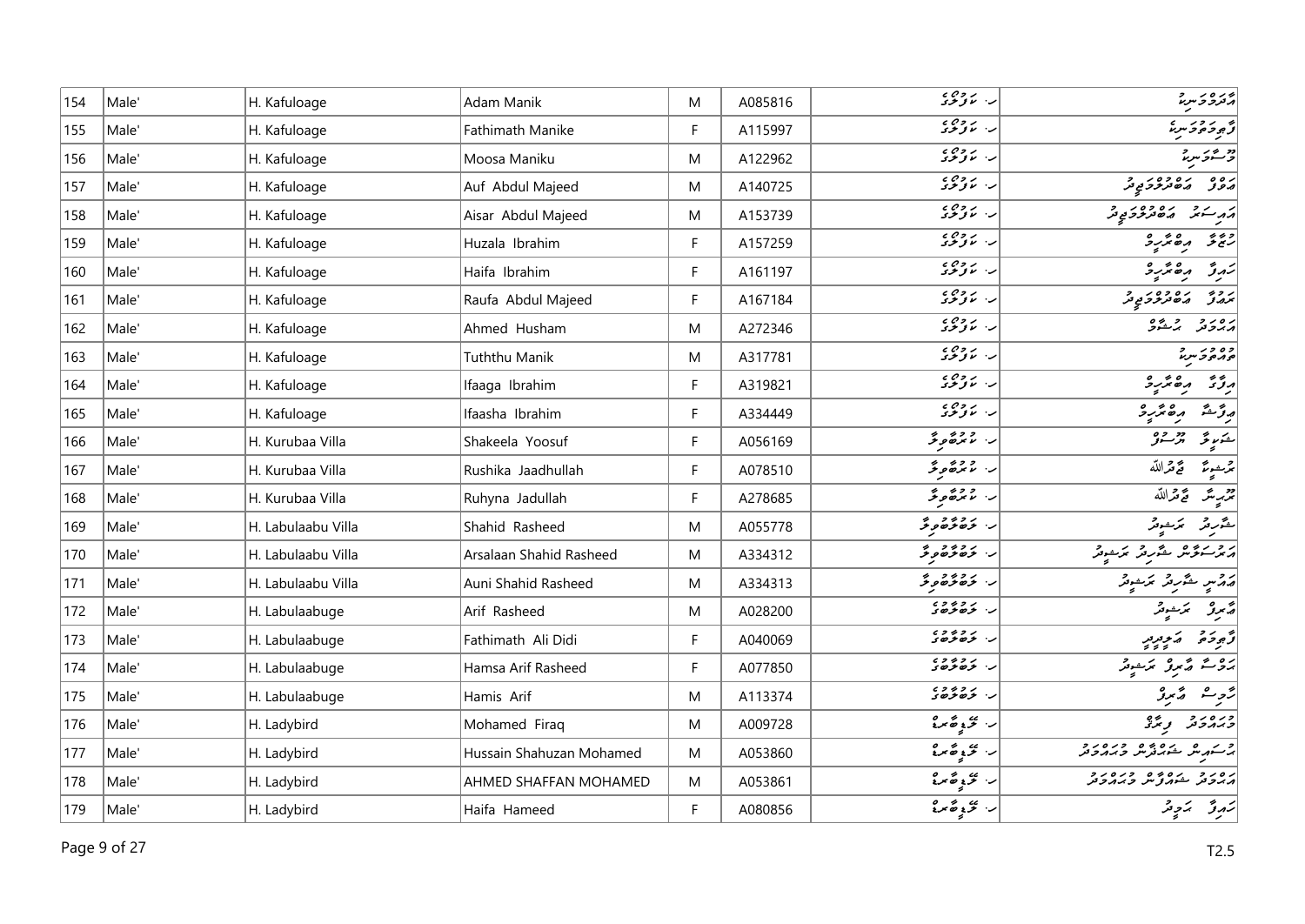| 180 | Male' | H. Ladybird               | Saeeda                 | F         | A084571 | ر، عجزه گامره                                   | سە پەرتىر                                              |
|-----|-------|---------------------------|------------------------|-----------|---------|-------------------------------------------------|--------------------------------------------------------|
| 181 | Male' | H. Ladybird               | Mohamed Vidhaadh       | M         | A094850 | ر، ځوه ځونده                                    | <i>دېر دې</i> ر د<br>و ترگر<br>ح                       |
| 182 | Male' | H. Ladybird               | Suhaida                | F         | A094889 | ر. ٷ ۽ ھُ مر،                                   | سنمر مر مگر                                            |
| 183 | Male' | H. Ladybird               | HASSAN FIRAG           | M         | A120344 | ر، عَزَهِ صَّعرهْ                               | برسە بىر بويىز ئو                                      |
| 184 | Male' | H. Ladybird               | Sidhaana Abdul Hakeem  | F         | A323159 | ر، عَرْبِهِ صَمَّدٍ                             | سوتر شهره ده وه در ره<br>بر                            |
| 185 | Male' | H. Ladybird               | Mohamed Yaish Hassan   | M         | A357006 | ر، عَزَهِ صَّعرهِ ٛ                             | ورەرو رەپىش ئەسكىر                                     |
| 186 | Male' | H. Ladybird Aage          | Aishath Abdulla        | F         | A007305 | ر. عوّ و ځېږه ده د<br>ر                         | صمر يحتمد صناعتها                                      |
| 187 | Male' | H. Ladybird Aage          | Abdulla Ghiyas Riyaz   | M         | A050804 | ر. ٷوەً پرە دې                                  | رە قەللە مەرگە مەرگە                                   |
| 188 | Male' | H. Ladybird Aage          | Ahmed Ijaz Riyaz       | M         | A050805 | 51250                                           | أزور والملح برائز                                      |
| 189 | Male' | H. Ladybird Aage          | Ali Firaq              | M         | A058654 | ر. ٷ ۽ ھُ پره وي                                | أتذمي ويتزقه                                           |
| 190 | Male' | H. Ladybird Aage          | Shiyama Moosa          | F         | A073592 | ر. ٷ ۽ ھُ مرہ دي                                | شەرگە ئۇڭ                                              |
| 191 | Male' | H. Ladybird Aage          | Fathimath Radhah Ali   | F.        | A159957 | ر. ٷ ۽ ھُ مرہ دي                                | ژوده نرترژ ړې                                          |
| 192 | Male' | H. Ladybird Aage          | Aishath Raya Ali       | F         | A351938 | 51222222                                        | ړ د ده په دې                                           |
| 193 | Male' | H. Landhooge              | Yameen Ibrahim         | M         | A075079 | ر. نومبروج<br>ر. نومبروژ                        | وحياها والمتحرجة                                       |
| 194 | Male' | H. Landhooge              | Fazlath Ibrahim        | M         | A085430 |                                                 | أزور وه مدرد                                           |
| 195 | Male' | H. Landhooge              | Adam Zamil             | M         | A122375 |                                                 | پره پ <sub>چ</sub> ونې                                 |
| 196 | Male' | H. Landhooge              | Khadeeja Abdul Gayyoom | F         | A166949 |                                                 | بر ده ده ده ده ده<br>نردنج ماه مرد در در               |
| 197 | Male' | H. Landhooge              | Ihsan Hussain          | M         | A334878 |                                                 | مەشقىر بۇ شەرش                                         |
| 198 | Male' | H. Landhooge Irumatheebai | Mahamood Jaufar        | M         | A011809 | ر و دوی و در هم                                 | נ סמכ כי גיב.<br>כגב ע ב ב ב ב                         |
| 199 | Male' | H. Landhooge Irumatheebai | Ali Jaufar             | M         | A054336 | ومردر و در ورځ و                                | $\begin{vmatrix} 2 & 2 & 2 \\ 2 & 3 & 2 \end{vmatrix}$ |
| 200 | Male' | H. Landhooge Irumatheebai | SHARUMEELA MOHAMED     | F         | A262488 |                                                 | شرور وبره د و                                          |
| 201 | Male' | H. Landhooge Irumatheebai | Shirumeena Mohamed     | F.        | A262490 | ومردر و در ورځ و                                | جوهر وره در                                            |
| 202 | Male' | H. Landhooge Irumatheebai | Siyaadha Siraj         | F         | A318683 | ر و ووی ور<br>ر نوش در مرد و هم                 | سەدۇر<br>سىدىقى                                        |
| 203 | Male' | H. Landhooge Irumatheebai | Aishath Saadha         | F         | A318685 | ومردر و در ورځ و                                | وگەرىشوم كەرگە                                         |
| 204 | Male' | H. Landhooge Irumatheebai | Aishath Laisha         | F         | A321578 | ر و دوی و در مقرم کرد.<br>د افزاد مقرم موضع کرد | أقهر شدة وكريثة                                        |
| 205 | Male' | H. Landhooge Irumatheebai | Shahy Siraj            | ${\sf M}$ | A345949 |                                                 | هُمْرٍ سوبرٌ مِ                                        |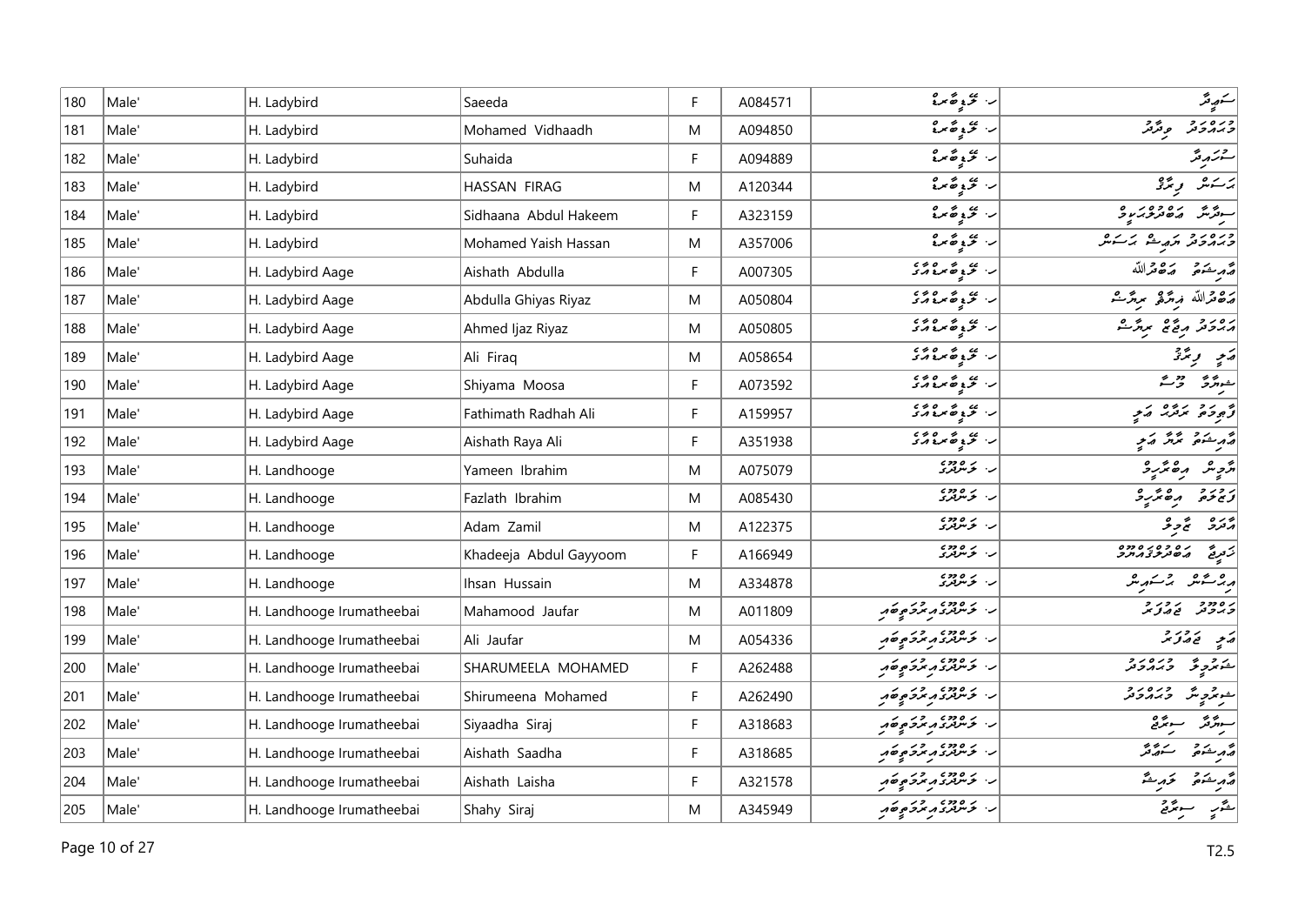| 206 | Male' | H. Lhareethige | Ismail Jinaz              | ${\sf M}$ | A002196 |                              | أبر ستتخريب فمحمد ويتزيح                                                                                                                                                                                                         |
|-----|-------|----------------|---------------------------|-----------|---------|------------------------------|----------------------------------------------------------------------------------------------------------------------------------------------------------------------------------------------------------------------------------|
| 207 | Male' | H. Lhareethige | Ibrahim Rilwan            | M         | A002197 | ر. ئۈمپەمۇتى<br>ئەر          |                                                                                                                                                                                                                                  |
| 208 | Male' | H. Lhareethige | Ahmed Rasheed             | ${\sf M}$ | A012507 | ر. که موجود<br>م             |                                                                                                                                                                                                                                  |
| 209 | Male' | H. Lhareethige | Khadeejath Nizwee Rasheed | F         | A012665 | ر. ئەمرە ئ                   | تكريكم أورام المتحمد المراجع                                                                                                                                                                                                     |
| 210 | Male' | H. Lhareethige | Aishath Nizlee Rasheed    | F         | A012666 | ر، کو هره وگا<br>کار         | و<br>وگر شود سرچ پر شور                                                                                                                                                                                                          |
| 211 | Male' | H. Lhareethige | Aishath Suzana            | F         | A045271 | ر، ئەبىرە ئ                  | م شهر دوره<br>م شهره مستوس                                                                                                                                                                                                       |
| 212 | Male' | H. Lhareethige | FATHIMATH SHIFANA         | F         | A047536 | ر، ئۈمپرە ئ                  | ۇ بوڭ ھۇتىر                                                                                                                                                                                                                      |
| 213 | Male' | H. Lhareethige | Aminath Afsana            | F         | A047847 | ر. که موجو <sup>ی</sup><br>م | أأروبتهم أأزقته                                                                                                                                                                                                                  |
| 214 | Male' | H. Lhareethige | Mariyam Zaeema            | F         | A049573 | ر. که موجود<br>م             | و مردو پر پر                                                                                                                                                                                                                     |
| 215 | Male' | H. Lhareethige | Ahmed Rasheed             | ${\sf M}$ | A052181 | ر.<br>ر. تزېږمونه            | أرجو ترجيع                                                                                                                                                                                                                       |
| 216 | Male' | H. Lhareethige | Fathimath Zaeema          | F         | A063299 | ر، کمه سره دی<br>تر په مر    |                                                                                                                                                                                                                                  |
| 217 | Male' | H. Lhareethige | Abdul Latheef Hussain     | ${\sf M}$ | A069343 | ر که توجوی<br>د که توسی      | , 2000 פיצוב הריות הריות היו בין היו היו בין היו בין היו בין היו בין היו בין היו בין היו בין היו בין היו בין ב<br>המוספות בין היו בין היו בין היו בין היו בין היו בין היו בין היו בין היו בין היו בין היו בין היו בין היו בין הי |
| 218 | Male' | H. Lhareethige | Ahmed Nafeel              | M         | A071957 | ر. کمه سرچ د<br>م            | رەرو سَرِوْ                                                                                                                                                                                                                      |
| 219 | Male' | H. Lhareethige | Khadeeja Nifleen          | F         | A071958 | ر، زېږه د                    | زَمِيعٌ سِرْمٍيْرٌ                                                                                                                                                                                                               |
| 220 | Male' | H. Lhareethige | Aishath Nashath           | F         | A072701 | ر، ئۈيرە ئ                   | أوار والمحمد المتوسر والمحمد والمحمد والمحمد والمحمد والمحمد والمحمد والمحمد والمحمد والمحمد والمحمد والمحمد و                                                                                                                   |
| 221 | Male' | H. Lhareethige | Dr. Mohamed Nasru Rasheed | ${\sf M}$ | A078613 | ر. عه سرجونه                 |                                                                                                                                                                                                                                  |
| 222 | Male' | H. Lhareethige | Zuleikha Yoomee Rasheed   | F         | A078825 | ر ، ئەمرە ئ                  | فرقرمر ثمر ترجيع                                                                                                                                                                                                                 |
| 223 | Male' | H. Lhareethige | Rifna Rasheed             | F         | A104702 | <br> - سکیږ <i>وی</i>        | ىرۇنىڭ ئىرىش <sub>و</sub> نى                                                                                                                                                                                                     |
| 224 | Male' | H. Lhareethige | Hussain Naif              | M         | A104703 | ر. ئۈمپەمۇتى<br>ئەر          | 2 سەر شەرقى ئىگەر <i>ۇ</i>                                                                                                                                                                                                       |
| 225 | Male' | H. Lhareethige | Hawwa Ruzna               | F         | A104704 | ر، ئۈسرە ئ                   | رەپە دەپ <sub>ە</sub>                                                                                                                                                                                                            |
| 226 | Male' | H. Lhareethige | Mohamed Azeen             | M         | A120808 | ر، ئەبرە ئ                   | ورەر د كې                                                                                                                                                                                                                        |
| 227 | Male' | H. Lhareethige | Hassan Jinah              | ${\sf M}$ | A141853 | ر، ئۈسرە ئ                   | يرسكس ي <sub>و</sub> سرَّة                                                                                                                                                                                                       |
| 228 | Male' | H. Lhareethige | ALI RASHEED               | ${\sf M}$ | A144144 | ر، ئۈمرە ئ<br>ئىسمىر         | أركمني المخرجين                                                                                                                                                                                                                  |
| 229 | Male' | H. Lhareethige | Mohamed Mabrook Rasheed   | M         | A155842 | ر، ئۈسرە ئ<br>ئ              | כנסגב גסמב גבוב<br>הממכת כסיניו ינייבת                                                                                                                                                                                           |
| 230 | Male' | H. Light Night | Ibrahim Eman              | M         | A010460 | ر. ځه څشمه                   | رەنزىر رۇپر                                                                                                                                                                                                                      |
| 231 | Male' | H. Light Night | Amir Khalid               | ${\sf M}$ | A011734 | ر بمركز و عكر ع              | أوجد تزوير                                                                                                                                                                                                                       |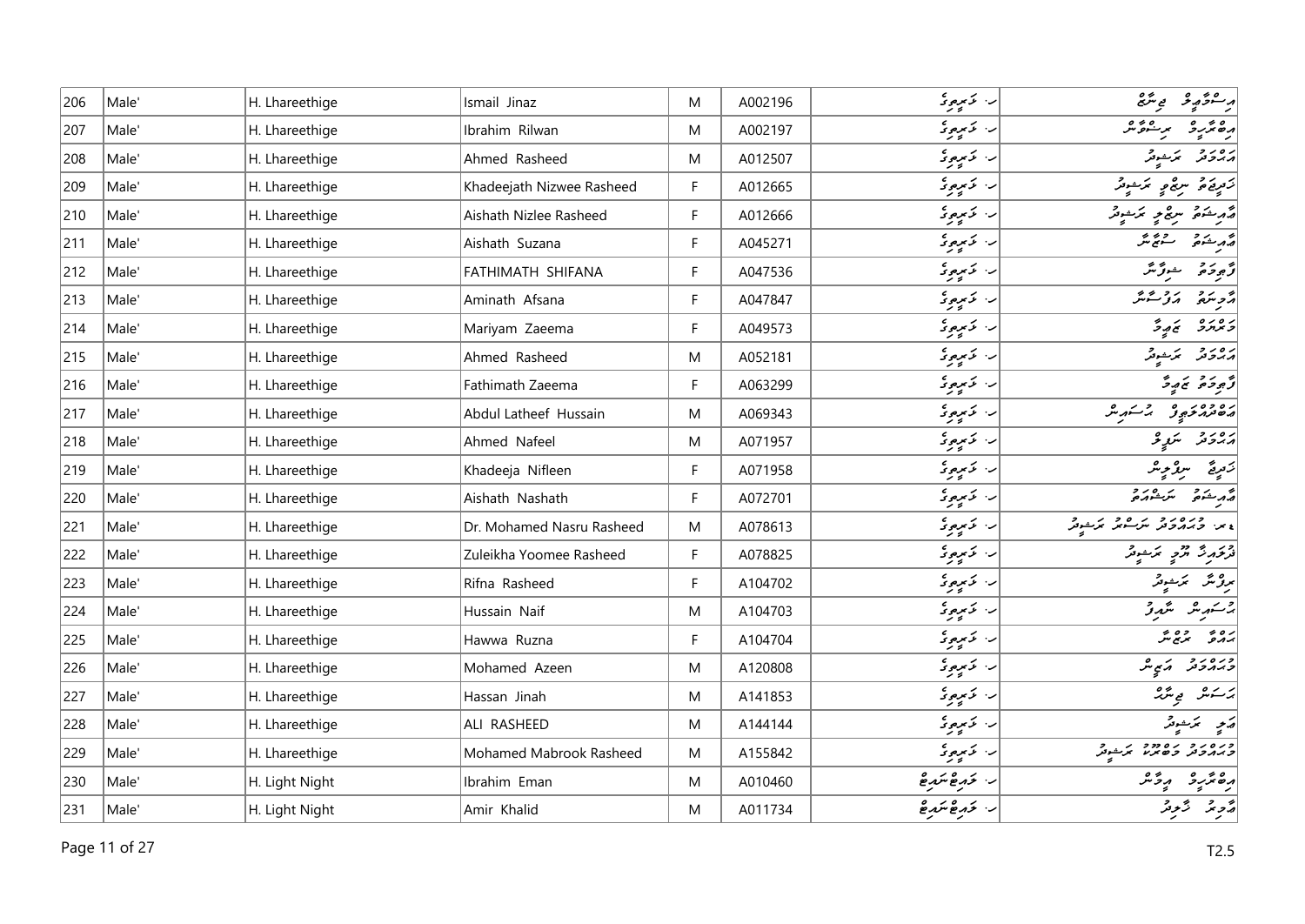| 232 | Male' | H. Light Night      | Haseena Zakariyya          | F         | A050218 | ر· خرم ه عكر هي       | ئەسىپىتىر ئىچ ئىرى <i>مىتى</i> ر                       |
|-----|-------|---------------------|----------------------------|-----------|---------|-----------------------|--------------------------------------------------------|
| 233 | Male' | H. Light Night      | Ismail Yaafis              | M         | A077128 | ر بمردع شريع          | برڪوڻپو پڙري                                           |
| 234 | Male' | H. Light Night      | Mariyam Nuzuha             | F         | A077504 | ر· خرم چ سَمبر ۾      | ر ه بر ه<br><del>د</del> بر بر و<br>پر پر محر<br>سرچ گ |
| 235 | Male' | H. Light Night      | Hussain Rashwan            | M         | A077505 | ر بمركز مكرم          | ىر شەھ بىر<br>ج <sub>ە</sub> سىمەر بىر                 |
| 236 | Male' | H. Light Night      | Mariyam Nazeefa            | F         | A078224 | ر بمردع شريع          | د ۱۵ د کریمو تر                                        |
| 237 | Male' | H. Light Night      | Ahmed Raihan Sobah         | M         | A079034 | ر· خرم ه عكر هي       | גם גב גבים הבס.<br>גגבת הגגית היסג                     |
| 238 | Male' | H. Light Night      | RAZANA AMIR                | F         | A144032 | ر كەرق سكرى           | ىر قىلىن ئەرىر                                         |
| 239 | Male' | H. Light Night      | Anisa Khalid               | F         | A155056 | $rac{1}{2}$           | ړٌسرت د محموقر                                         |
| 240 | Male' | H. Light Night      | Rizan Amir                 | ${\sf M}$ | A338742 | ر· خرم ه عكر هي       | بربج تكر الأحراني                                      |
| 241 | Male' | H. Lucky Corner     | Zareena Mohamed            | F         | A038023 | ر بە ئۇرەتمىلىرىد     | و ره ر د<br><i>د ب</i> رگرفر<br>ئج مېرىتىر             |
| 242 | Male' | H. Lucky Corner     | Shaira Saleem              | F         | A041390 | ر ، ئۇرەنمىتىر        | شەر ئىرو                                               |
| 243 | Male' | H. Lucky Corner     | Abdul Latheef              | M         | A043796 | ر، ئۇرىئايىتىلە       | ره ده در و<br>مصرم ترجو                                |
| 244 | Male' | H. Lucky Corner     | Yudhra Abdul Latheef       | F         | A053859 | ر ، ئۇرەنمىتىر        | وه پر ده وه در و                                       |
| 245 | Male' | H. Lucky Corner     | Dr Shifla Abdul Latheef    | F         | A056863 | ر. ئۇرىئايىتىلە       |                                                        |
| 246 | Male' | H. Lucky Corner     | Nafha Abdul Latheef        | F         | A106228 | ر بە ئۇرەتكىلىرىد     | رە ئەھەرمۇبور                                          |
| 247 | Male' | H. Lucky Corner     | Looth Abdul Latheef        | ${\sf M}$ | A141637 | ر، ئۇيەنكەتلەر        | מ כ כספים פ<br>כם השינות בפיצ                          |
| 248 | Male' | H. M.N. Villa       | Mohamed Amir               | M         | A076335 | ر. ، دو اړس وق        | 222 22012                                              |
| 249 | Male' | H. M.N. Villa       | Ahmed Shaadh               | M         | A124043 | ر. ، دو ، د ش ع څ     | رەرو ھەد                                               |
| 250 | Male' | H. M.N. Villa       | Ibrahim Shadhoon           | M         | A140646 | ر. ، دو ، د شه و څ    | شەقرىتر<br>ەرھەترىرى<br>ر                              |
| 251 | Male' | H. M.N. Villa       | Aishath Nashida            | F         | A140812 | ر. ، دو ، د تر ، و تر | ۇرىسكى گرىسوگر                                         |
| 252 | Male' | H. M.N. Villa       | Ahmed Haneef               | ${\sf M}$ | A345494 | ر. مەم بەر. بوڭ       | رەرد ئەرو                                              |
| 253 | Male' | H. M.N. Villa       | Ibrahim Haneef             | M         | A345510 | ر. 2018. جگه جگ       | رەتمەر ئەير                                            |
| 254 | Male' | H. M.N. Villa       | <b>ISMAIL INASH HANEEF</b> | M         | A345511 | ر. ، دو اړس وق        | ر موځو د مرسمه نه لر                                   |
| 255 | Male' | H. M.N. Villa       | Fathimath Hamna Haneef     | F         | A390086 | ر. ، دو اړس وق        | توجوحر بروتكر برس                                      |
| 256 | Male' | H. Maabandeyri Aage | Suhaila Ahmed              | F         | A004004 | $rac{1}{5}$           | ستربر ومجمد ورو                                        |
| 257 | Male' | H. Maabandeyri Aage | Shiyama Ahmed              | F         | A042299 | $\overbrace{S}$       | شەدىق كەردىر                                           |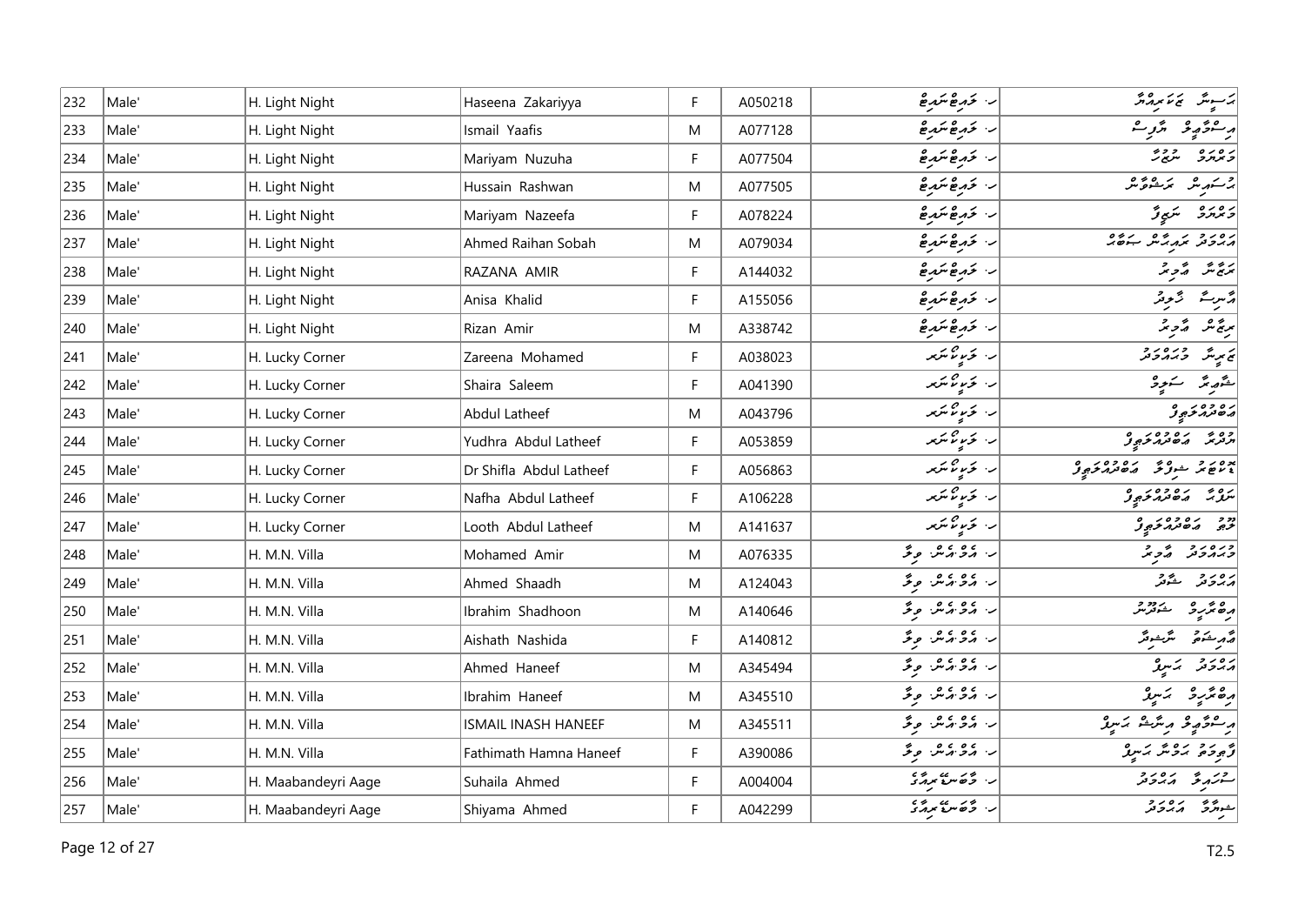| 258 | Male' | H. Maabandeyri Aage  | AMINATH HUSNA HUSSAIN          | F  | A046857 | ر په څوکمنځ مرمره                        | ۇ ئەسكە ئەسكەنگە ئەسكەنگە                       |
|-----|-------|----------------------|--------------------------------|----|---------|------------------------------------------|-------------------------------------------------|
| 259 | Male' | H. Maabandeyri Aage  | Sierra Ahmed                   | F  | A062517 | $\overleftrightarrow{\mathcal{S}}$       | پرور و<br>سىدىر                                 |
| 260 | Male' | H. Maabandeyri Aage  | Mariyam Azza                   | F  | A258162 | ر. ژەس ئەر                               | ر ه ر ه<br><del>و</del> بربرو<br>ر ه و<br>د د ج |
| 261 | Male' | H. Maabandeyri Hiyaa | Salma Ahmed                    | F. | A052202 | ر. ۋە ئىرىم برىد                         | بر 2 پر 15<br>مرکز 3 تو<br>سەۋۇ                 |
| 262 | Male' | H. Maabandeyri Hiyaa | Ahmed Ishan Shami              | M  | A062508 | ريد و ځه سره پر روگر<br>مرد او ځه سره بر | أرود و مشر مقو                                  |
| 263 | Male' | H. Maabandeyri Hiyaa | Mohamed Sirhan Sami            | M  | A062509 | ر و و صنع برابر                          | ورەرو سەردىكە ئەر                               |
| 264 | Male' | H. Maabandeyri Hiyaa | Shami Ahmed                    | M  | A062510 | ر. ژەستىرىد                              | شو درود                                         |
| 265 | Male' | H. Maabandeyri Hiyaa | Aminath Ilma Mohamed<br>Hameed | F  | A167390 | ر، جەھ سائىم برىد                        | أدوسي وبحرق ورود رود                            |
| 266 | Male' | H. Maabandeyri Hiyaa | Aishath Layal Latheef          | F  | A330441 | ر، ۇەس؟ برىرىد                           | أأرشاه والرو وأولى                              |
| 267 | Male' | H. Maabandeyri Hiyaa | Mariyam Afa Mohamed Hameed     | F. | A330966 | ر په څخه سنځ بر پر                       | ן פנס גם כנסנפ גבב                              |
| 268 | Male' | H. Maabandeyri Hiyaa | FATHIMATH YASHFA ADAM          | F. | A334052 | .<br>גי כבית בית ה                       | تحج و حرف محمده                                 |
| 269 | Male' | H. Maabandeyri Hiyaa | Hassan Aiman                   | M  | A360807 | 5.11                                     | بركته مركوش                                     |
| 270 | Male' | H. Maabandeyri Villa | Hassan Shiyam                  | M  | A036699 | ر. دۇمىيە ئىرونۇ                         | بركسكس كشورو                                    |
| 271 | Male' | H. Maabandeyri Villa | Aminath Shiyam                 | F  | A040840 | ر. دۇن بىر بور                           | أترجع وينتفر                                    |
| 272 | Male' | H. Maabandeyri Villa | Mohamed Shiyam                 | M  | A053955 | ر . ۇ ئەستا بىرە ۋ                       | ور ہ ر د<br>تر پر پر پر شوہری                   |
| 273 | Male' | H. Maabandeyri Villa | Hussain Shiyam                 | M  | A055533 | ر . ۇ ئەستىمبورۇ                         | أبر سكور مثل مشورد و المحمد المحمد              |
| 274 | Male' | H. Maabandeyri Villa | Abdulla Shiyam                 | M  | A074482 |                                          | أرة قرالله خورد                                 |
| 275 | Male' | H. Maabandeyri Villa | Ahmed Uwais Shiyam             | M  | A330749 | ر. ۇەستاپروڭر                            | رەرد در رەرے جەرگ                               |
| 276 | Male' | H. Maabandeyri Villa | Zaan Hassan Shiyam             | M  | A334870 | ر، ۇەستەبرە ۋ                            | چ م <i>گر برُ سکر مگر شورگر</i> گ               |
| 277 | Male' | H. Maabandeyri-Ufaa  | Sobira Ahmed                   | F  | A054619 | ر . ۇەستەبر مۇ                           | پژه پژ در د                                     |
| 278 | Male' | H. Maabandeyri-Ufaa  | Shimla Ahmed                   | F  | A070974 | ر. ۇەستەپر مۇ                            | شەرىخ كەردىر                                    |
| 279 | Male' | H. Maabandeyri-Ufaa  | Samiya Ahmed                   | F. | A077434 | ر . دەستاپر مۇ                           | شورش برەرو                                      |
| 280 | Male' | H. Maabandeyri-Ufaa  | Abdullah Sofwan Musthafa       | M  | A086718 | ر . ۇەستىر مۇ                            | رەۋاللە بەدەرە دەرە                             |
| 281 | Male' | H. Maabandeyri-Ufaa  | Ibrahim Shiyam                 | M  | A095079 | سا ئۇھ سائامىيە مەتر                     | رە ئەر ئىستى                                    |
| 282 | Male' | H. Maabandeyri-Ufaa  | Aishath Arshy Musthafa         | F  | A165941 | ر . ۇەستىر مۇ                            | أمر المستوفر المراجع والمستوفر                  |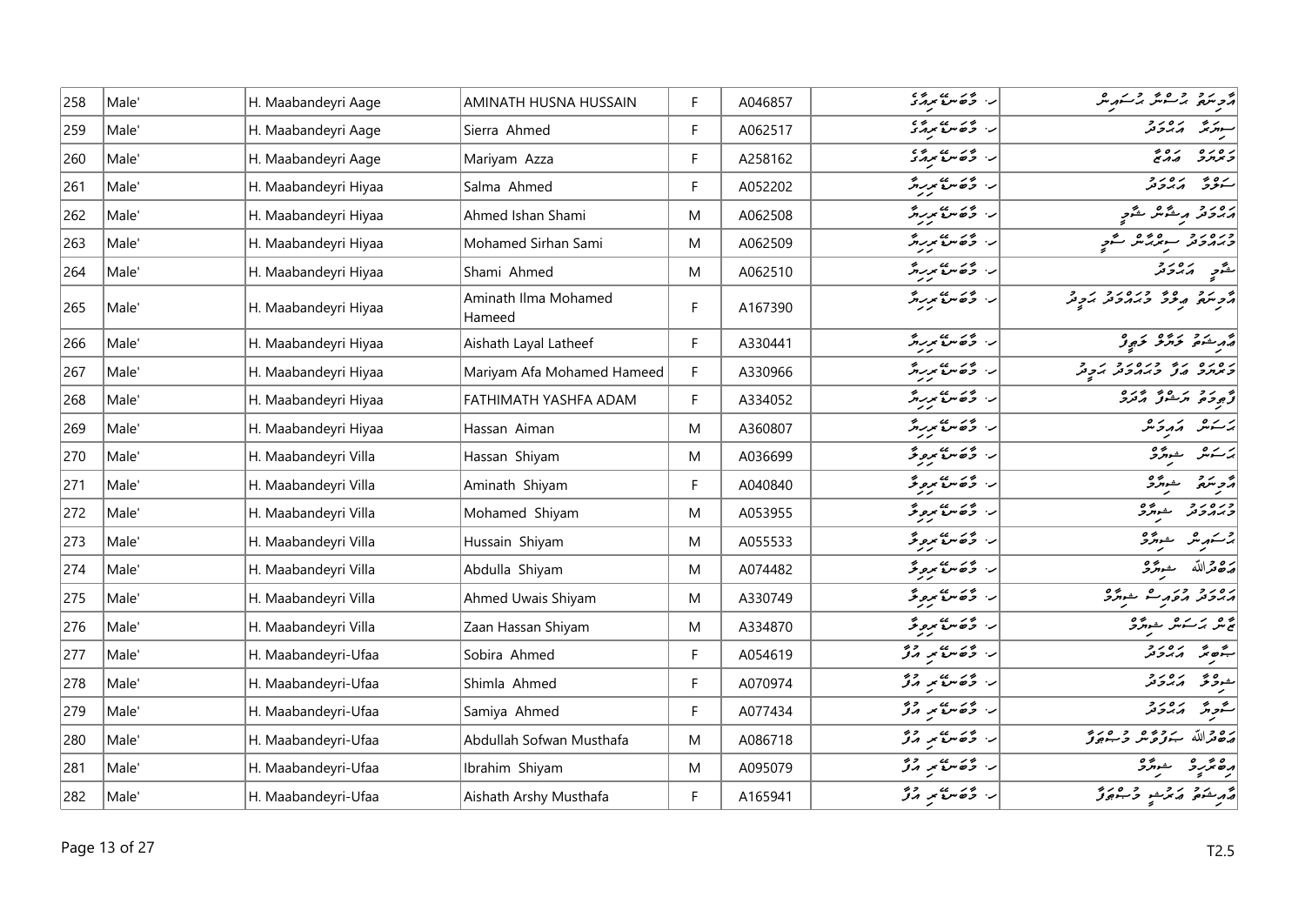| 283 | Male' | H. Maabandeyri-Ufaa | Ali Afwan Musthafa          | M  | A341326 | ر . د ځه سند پر وو      | كمو كالأثوش ومارد                         |
|-----|-------|---------------------|-----------------------------|----|---------|-------------------------|-------------------------------------------|
| 284 | Male' | H. Maafaagaa        | Hafeeza Ahmed               | F. | A064714 | ر په وي                 | پَرُوٍ جُو دَ پِروتر                      |
| 285 | Male' | H. Maafaagaa        | Abdulla Faid                | M  | A074978 | $\frac{222}{222}$       | رە داللە گەرىر                            |
| 286 | Male' | H. Maafaaqaa        | Fareesha Naseem             | F  | A104293 | $\frac{222}{222}$ .     | أرَسٍ عَبْدٍ وَاللَّهِ عَنْ الرَّسِيرِ وَ |
| 287 | Male' | H. Maafaagaa        | Reesha Naseem               | F  | A104295 | ر، گاؤى                 | ىرىش سىرسوم<br>ئ                          |
| 288 | Male' | H. Maafaagaa        | Areesha Naseem              | F  | A166678 | ر کالوی                 | أرتابات الكرسور                           |
| 289 | Male' | H. Maavadige        | Fahud Abbaas                | M  | A026949 | ر. ۇقرۇ                 | تروو برە ئەڭ                              |
| 290 | Male' | H. Maavadige        | Fathimath Mausooma          | F  | A026961 | ر. د څو د د             | أقرار والمحدث المحمد                      |
| 291 | Male' | H. Maavadige        | Maimoona Mohamed            | F. | A038552 | ر. د څو د د             | ז מי כנסנים                               |
| 292 | Male' | H. Maavadige        | Imad Hassan Latheef         | M  | A051028 | ر. د څو د د             | ر د د بر سامگر تربو و                     |
| 293 | Male' | H. Maavadige        | Yashfa Lugmaan              | F. | A112107 | ر. دڅونو د              | ىرىشۇ ئۇقۇش                               |
| 294 | Male' | H. Maavadige        | Ali Ahudh                   | M  | A114161 | ر. د څو د د             | $33.26 - 2.6$                             |
| 295 | Male' | H. Maha             | Aminath Waheeda             | F  | A037814 | ر به بود                | أأروبتكم وأرقد                            |
| 296 | Male' | H. Maha             | Aishath Zeeshan Zuhuree     | F  | A051967 | ر. بیچای                | ۇرىئو پېشكى دو.                           |
| 297 | Male' | H. Maha             | Mohamed Maahil Bunyamin     | M  | A160975 | ر. بیچای                |                                           |
| 298 | Male' | H. Moothaa          | Aishath Rahma Abdul Gadir   | F  | A001069 | 572.                    |                                           |
| 299 | Male' | H. Moothaa          | Fathmath Shahma             | F  | A001070 | ر ووه<br>ر ومر <i>ه</i> | توجدة المستردة                            |
| 300 | Male' | H. Moothaa          | Mohamed Rihvaan             | M  | A070585 | ر. ووه                  | ورەر دەر ئەھ                              |
| 301 | Male' | H. Moothaa          | Abdul Qadir Ibrahim         | M  | A071089 | 572.                    | גם כפי גם הפיציב                          |
| 302 | Male' | H. Moothaa          | Ahmed Thorig                | M  | A074013 | $572 -$                 | ره رو و و                                 |
| 303 | Male' | H. Moothaa          | Ismail Sofwan               | M  | A113720 | 533.7                   | رەم ۋە بەدە بولۇم                         |
| 304 | Male' | H. Moothaa          | Mariyam Azuma               | F  | A125055 | 572.                    | ر ه ر ه<br><del>د</del> بربرو<br>ەسىمى    |
| 305 | Male' | H. Moothaa          | Zahida Ali                  | F  | A317793 | ر ووه.                  | لتج برقته الأميم                          |
| 306 | Male' | H. Moothaa          | Aminath Nauma               | F. | A364150 | ر ووه.                  | הכיתם יתגב                                |
| 307 | Male' | H. Morgan           | Ahmed Shiyam                | M  | A059513 | ر. دې پر                | د ه د و د و و<br>  د بر د تر د شورگر      |
| 308 | Male' | H. Morgan           | Aishath Athika Ahmed Shiyam | F  | A361917 | ر، دې پر                | $\frac{1}{2}$                             |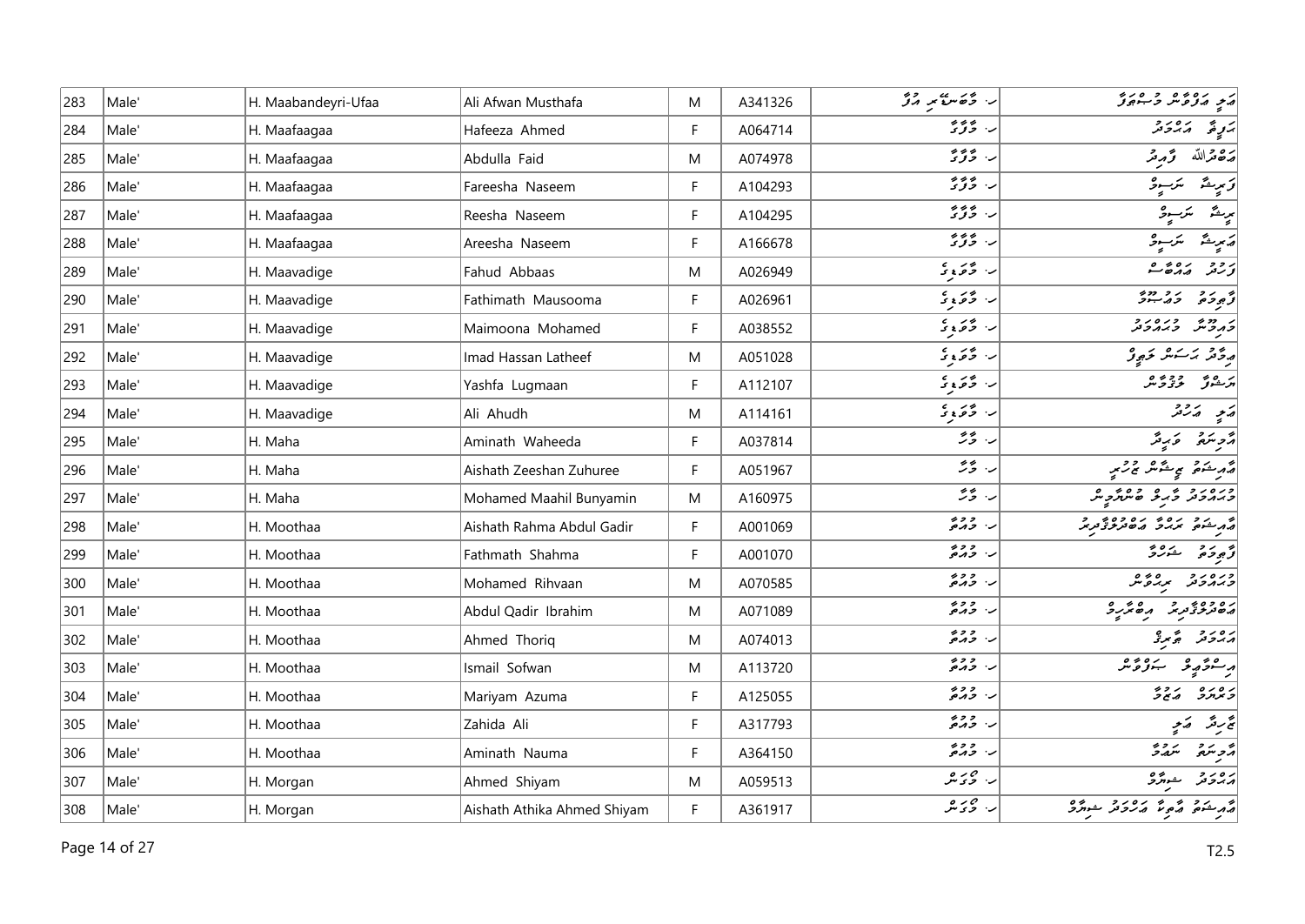| 309 | Male' | H. Morning Vaadhy | Areefa Saeed         | F         | A026466 | ر، وسر شده و تور<br>ر، وسر شده و تور<br>ر، وسر شده و تور | ە ئىبرۇ سىمپەتر                              |
|-----|-------|-------------------|----------------------|-----------|---------|----------------------------------------------------------|----------------------------------------------|
| 310 | Male' | H. Morning Vaadhy | <b>Ahmed Manik</b>   | M         | A044338 |                                                          | ر ه ر و ر<br>م.ر و ترو سرر                   |
| 311 | Male' | H. Opal           | Hawwa Manike         | F.        | A094118 | ر. دې دی                                                 | برە ئەربى                                    |
| 312 | Male' | H. Opal           | Yoosuf Hussain Fulhu | M         | A100873 | ر. دې ده                                                 | دو وه د مسکور و د و<br>مرسوفر د مسکور مرکز م |
| 313 | Male' | H. Roashan Villa  | Ismail Rishwan       | M         | A063526 | ر. ئۇشكىرىگە                                             | ر قۇيۇ بېشۇش                                 |
| 314 | Male' | H. Roashan Villa  | Aishath Manike       | F         | A076580 | ر. ئۇشكىرىگوگ                                            | و د شوه د سره<br>د کار شوه د سره             |
| 315 | Male' | H. Roashan Villa  | Yoosuf Shaaheen      | ${\sf M}$ | A091730 | ر. ئۇشكىرىگونۇ                                           | دد ده شرید<br>مرسو شرید                      |
| 316 | Male' | H. Roashan Villa  | Mariyam Tina Nizar   | F         | A099951 | ر. ئۇشكەرگە                                              | أدمروه ويتز برتج تر                          |
| 317 | Male' | H. Roashan Villa  | Fathmath Nina Nizar  | F         | A103000 | ر. ئۇشكىرىگوگ                                            | أؤوخرة البيثر البدعيم                        |
| 318 | Male' | H. Roashan Villa  | Ahmed Ameem Mohamed  | M         | A105054 | ر. ئۇشكىرىگە                                             | גפנד גבב בגבנדב                              |
| 319 | Male' | H. Roashan Villa  | Aminath Lizna Nizar  | F         | A153696 | ر. ئۇشكىرىمۇ ئ                                           | أأترجتم مرجوعة سرنجمة                        |
| 320 | Male' | H. Roashan Villa  | Hussain Wisam        | M         | A225611 | ر. ئۇشكىرىدۇ ئە                                          | يزسكر مثر وستوفر                             |
| 321 | Male' | H. Roashan Villa  | Ali Vishaal          | M         | A335906 | ر. ئۇشكىرىگوگ                                            | أة و منكو                                    |
| 322 | Male' | H. Sangu Hiyaa    | Ibrahim Jaufar       | M         | A011803 | ر. سەھدىرىد                                              | دەنزىر ئەدرىر                                |
| 323 | Male' | H. Sangu Hiyaa    | Mohamed Jaufar       | M         | A011804 | ر. سەھەيرىدىگە                                           | وره رورو                                     |
| 324 | Male' | H. Sangu Hiyaa    | Ismail Jaufar        | M         | A011805 | ر. سەنلەيمەرلىر                                          | وراءة ويداد والمحادثة                        |
| 325 | Male' | H. Sangu Hiyaa    | Ahmed Jaufar         | M         | A011806 | ر. سەھدىرىد                                              | ر ه ر د د ر د ر                              |
| 326 | Male' | H. Sangu Hiyaa    | Gamariyyath          | F         | A049370 | ر. سەھدىرىد                                              | تح و سره مرد                                 |
| 327 | Male' | H. Sangu Hiyaa    | Jaufar Ibrahim       | M         | A049516 | ر، سەھرىرىدىگر                                           | ودرو مصريرة                                  |
| 328 | Male' | H. Sangu Hiyaa    | Hassan Jaufar        | M         | A099479 | ر. سەھدىرىد                                              | پرستانس الحادثونيز                           |
| 329 | Male' | H. Sangu Hiyaa    | Zeena Jaufar         | F         | A147078 | ر. سەھەر بەر                                             | ىپ ئىش ئە <i>ھەق ئى</i> ر                    |
| 330 | Male' | H. Semoa          | Ibrahim Naseer       | ${\sf M}$ | A000505 | ر. ستوپر                                                 | أرە ئۆر ئەسىر ئىسىر ئىس                      |
| 331 | Male' | H. Semoa          | Ismail Naseem        | ${\sf M}$ | A032805 | ر. سەھەر                                                 | وستوصفي المستوفر                             |
| 332 | Male' | H. Semoa          | Ahmed Aslam          | ${\sf M}$ | A040686 | ر. سه ۱۳۵                                                | ړه رو پر ۱۵۷۵                                |
| 333 | Male' | H. Semoa          | Mohamed Naseem       | M         | A047221 | $200 - 7$                                                | כממכנה ותייכ                                 |
| 334 | Male' | H. Semoa          | Shamsiyya Ahmed      | F         | A047435 | $202 - 1$                                                | شكى سەھەر بەر دەر                            |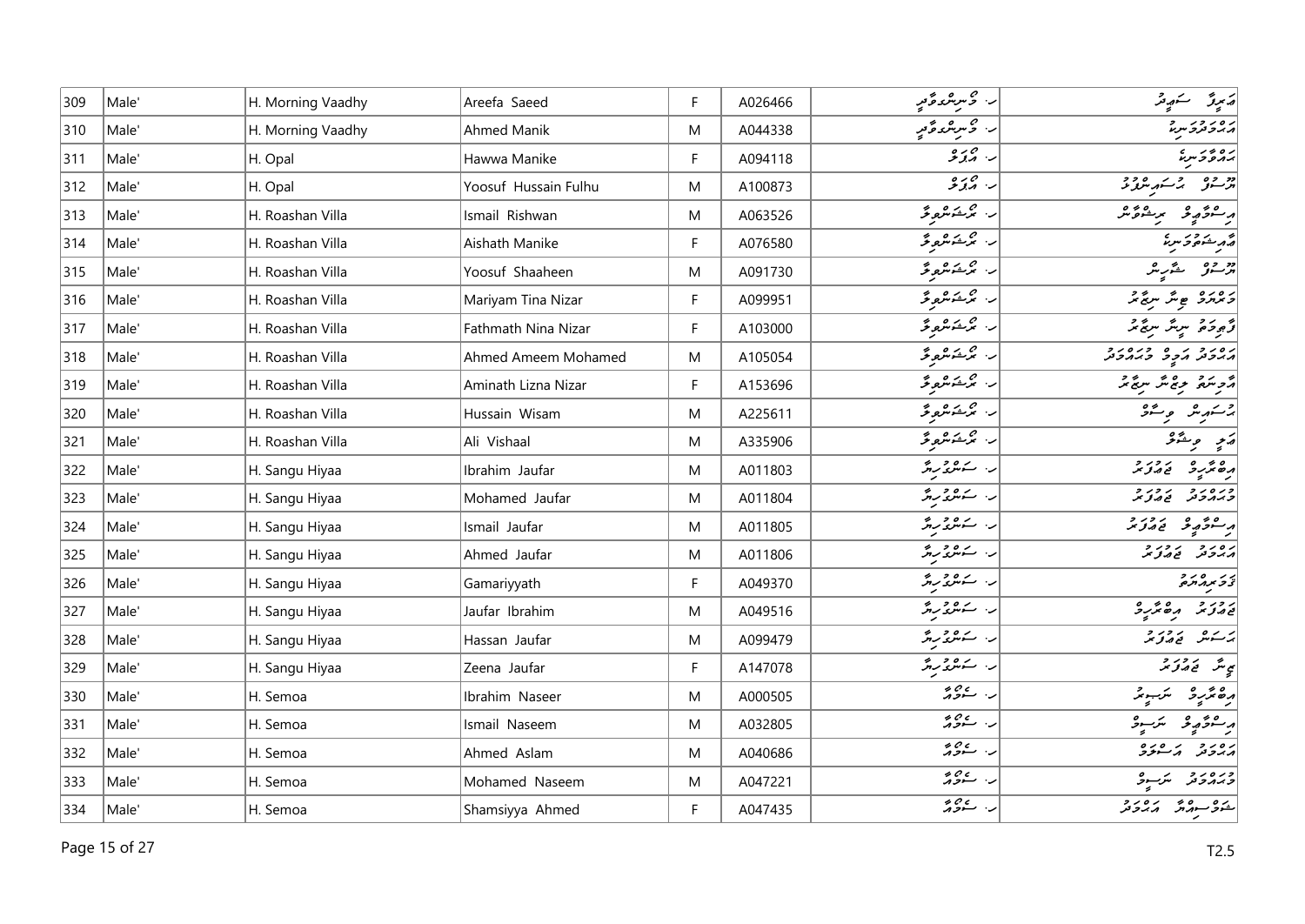| 335 | Male' | H. Semoa      | AHMED MUHAIMIN               | M           | A106230 | ر. سەھەر   | أمهوم وكهوم                                   |
|-----|-------|---------------|------------------------------|-------------|---------|------------|-----------------------------------------------|
| 336 | Male' | H. Semoa      | Ismail Naufal                | M           | A106651 | ر. سەھەر   | ر عۇرپى ئىمەزى                                |
| 337 | Male' | H. Semoa      | Fathimath Meesha             | $\mathsf F$ | A119730 | ر. سترد پر | تزودة ويش                                     |
| 338 | Male' | H. Semoa      | Musthag Hassan               | M           | A125447 | ر. ستردگر  | و دەپرىش بر ئەنگر                             |
| 339 | Male' | H. Semoa      | Kuda Huththu                 | M           | A138912 | ر. ستردم   | 202/2                                         |
| 340 | Male' | H. Semoa      | Ahmed Muflih                 | M           | A146863 | $202 - 10$ | رەرد دەرە                                     |
| 341 | Male' | H. Semoa      | Mariyam Meesham              | F           | A146864 | ر. سەھەر   | ويرمروا ويشو                                  |
| 342 | Male' | H. Semoa      | Zunaira Hassan               | F           | A146865 | ر. سترد پر | تم شمېر شکست شکستر                            |
| 343 | Male' | H. Semoa      | Ikreesha Ismail              | F           | A150249 | $202 - 1$  | اړء بريځه<br>ى سەئۇم بۇ                       |
| 344 | Male' | H. Semoa      | Irreesha Ismail              | F.          | A150253 | $200 - 1$  | ودمريثه<br>برعوجو                             |
| 345 | Male' | H. Semoa      | Aishath Muneeza              | F           | A167415 | ر. ستروژ   | أقهر شده وسرتم                                |
| 346 | Male' | H. Semoa      | Sanfa Maishan                | F           | A346476 | ر. سەھەم   | سەسرىق ئەرسىگەش                               |
| 347 | Male' | H. Semoa      | Aishath Mohamed              | F           | A371169 | ر. سەھە    | ۶ ر ٥ ر ۶<br><i>د بر</i> ۸ ر تر<br>و گرېنو کو |
| 348 | Male' | H. Senaa      | Khalid Nafeeu                | M           | A060089 | ر. کے مگر  | گروژ شموٍږُ                                   |
| 349 | Male' | H. Senaa      | Ismail Nashid                | M           | A066878 | ر. سەپىر   | وستورو المتشور                                |
| 350 | Male' | H. Senaa      | Aminath Zifaa                | F           | A120692 | ر. سەمگر   | أأوسكة بمرتم                                  |
| 351 | Male' | H. Senaa      | Hussain Fazeel               | M           | A120694 | ر. سەپىر   | رژىسىمە تەسىر                                 |
| 352 | Male' | H. Senaa      | Hassan Ashfar                | M           | A121609 | ر. ئەنگە   | يز سەش كەنشۇرىم                               |
| 353 | Male' | H. Senaa Aage | Abdulla Nashid               | M           | A040957 | ر. سەنئەرى | مَ هُ قَرْاللّه مُتَرْسُوتَرْ                 |
| 354 | Male' | H. Senaa Aage | FATHIMATH AMIRA              | $\mathsf F$ | A046099 | ر. سەپتىرى | وٌجوحَ وَ وَ يَرْ                             |
| 355 | Male' | H. Senaa Aage | Mohamed Dilshan Abdulla      | M           | A102751 | ر. سەشەرى  | وره رو مورث مرود الله                         |
| 356 | Male' | H. Senaa Aage | Ahmed Shirhan Abdulla        | M           | A102752 | ر. سەشەرى  | برەرد بەدەر كەھەراللە                         |
| 357 | Male' | H. Senaa Aage | Dr. Aminath Shifleen Abdulla | $\mathsf F$ | A102753 | ر. سەشەرى  | × مع محمد محر متعرفة من من محمد الله          |
| 358 | Male' | H. Senaa Aage | Aishath Shahudha Abdulla     | F.          | A160462 | ر. سەشەرى  | أقرم مشعر مشركتر وتحافرالله                   |
| 359 | Male' | H. Senaa Aage | Aishath Eysha Nashid         | F.          | A341308 | ر. سەپتىرى | لأرشكم ربط لأرسو                              |
| 360 | Male' | H. Shaaz      | Fathimath Shifana            | F           | A055352 | ر. ڪُونج   | ۇرۇۋە سۆزىگە                                  |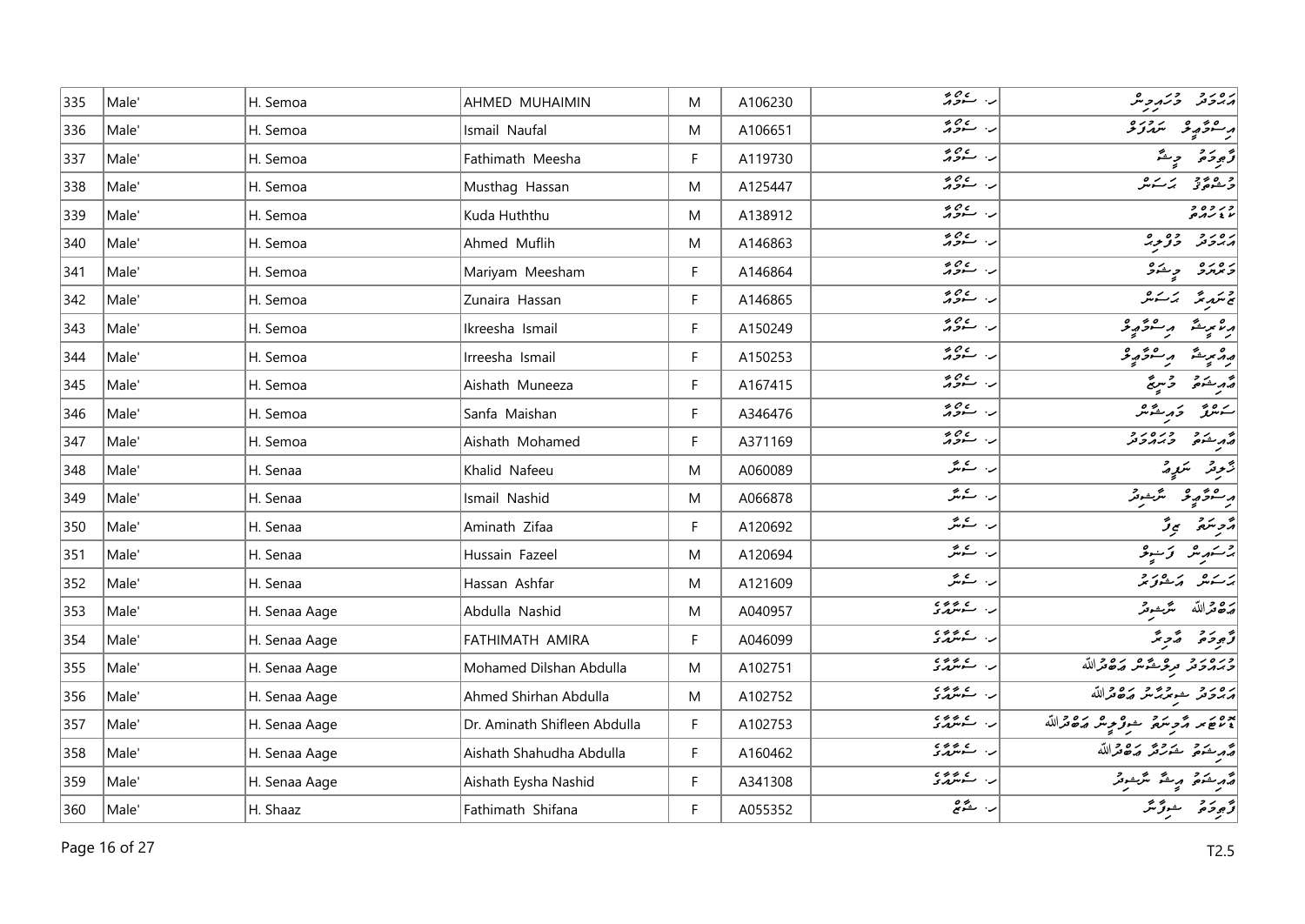| 361 | Male' | H. Shaaz       | Ahmed Husham           | M           | A061206 | ر. ڪُونج                           | رەرو رىشۇ                                    |
|-----|-------|----------------|------------------------|-------------|---------|------------------------------------|----------------------------------------------|
| 362 | Male' | H. Shaaz       | Mohamed Ziham          | M           | A061984 | ر. ئىشەم                           | ورەرو پەرۋ                                   |
| 363 | Male' | H. Shaaz       | ALI NIYAZ              | M           | A078236 | ر. ڪُري                            |                                              |
| 364 | Male' | H. Shaaz       | Hafsa Ahmed            | F           | A078237 | ر. ئىشەم                           | ره به رور د<br>پروب مدرد                     |
| 365 | Male' | H. Shaaz       | Hussain Niyaz          | M           | A078543 | ر. ئىشەم                           |                                              |
| 366 | Male' | H. Shaaz       | Aishath Shifana        | F           | A080192 | ر. ڪُرِي                           | ر<br>رگهرڪو ڪرڙنگر                           |
| 367 | Male' | H. Shaaz       | Ibrahim Niyaz          | M           | A080551 | ر. ئىشەم                           |                                              |
| 368 | Male' | H. Shaaz       | Shazla Moosa           | F           | A082279 | ر. ئىشەم                           | 2, 3, 2, 2                                   |
| 369 | Male' | H. Shaaz       | Ismail Haisham         | M           | A082280 | ر. ڪُونج                           |                                              |
| 370 | Male' | H. Shaaz       | Shifa Moosa            | F           | A082281 | ر. ئىشەم                           | شوتر محرث                                    |
| 371 | Male' | H. Shaaz       | Mohamed Baash Ashraf   | M           | A347571 | ر. ڪگھ                             | ورەر دې ئەكەرەرە                             |
| 372 | Male' | H. Squalo      | Abdulla Shakir         | M           | A044684 | ر. سەردىمۇ                         | رَة قرالله مُحْمَدِ تَرْ                     |
| 373 | Male' | H. Themaage    | Aminath Shahida        | $\mathsf F$ | A055748 | ر ، نور و .<br>ر . نور و .         | أروبتهم فتكرش                                |
| 374 | Male' | H. Themaage    | Hussain Shifau         | M           | A055806 | ر می در<br>ر گوری                  | چرىكى شوۋە                                   |
| 375 | Male' | H. Themaage    | Mariyam Shaufa         | $\mathsf F$ | A055816 | ر ، ء و ،<br>ر . مور د             | رەرە شەدۇ                                    |
| 376 | Male' | H. Themaage    | Fathmath Shahida       | F           | A055817 | ر می دی<br>ر گوری                  | قُرْجُوحَةً مُسَّرِيَّةً                     |
| 377 | Male' | H. Themaage    | Ahmed Shifau           | M           | A055818 | ر ، و و د<br>ر . مور و             | أرور والمستوفر                               |
| 378 | Male' | H. Themaage    | Hassan Shifau          | M           | A055819 | ر و ه و د<br>ر . هو <del>ز</del> ی | ىر كەش سەۋەر                                 |
| 379 | Male' | H. Themaage    | Aishath Sheeza         | F           | A060625 | $550 -$                            | أقهر مشوقه الشويج                            |
| 380 | Male' | H. Themaage    | Mohamed Shifau         | M           | A070430 | ر و ه و د<br>ر . هو <del>ز</del> ی | وره رو شوژو<br><i>دېدو</i> تر شوژو           |
| 381 | Male' | H. Themaage    | Ismail Shifau          | M           | A099949 | ر می در<br>ر۰ مورد                 | أبر سكوكي في شوركم                           |
| 382 | Male' | H. Themaage    | Ahmed Shaikhan Mohamed | M           | A338758 | ر می در<br>ر گوری                  | ره رو شهرشه وره رو<br>پرېدونر څهرشه وبرټرونر |
| 383 | Male' | H. Thimaaveshi | Ibrahim Shiham         | ${\sf M}$   | A041347 | ر و و ژومر                         | رەنگەر ئىنىدۇ                                |
| 384 | Male' | H. Thimaaveshi | Mohamed Jabir          | M           | A063274 | ر و د د و                          |                                              |
| 385 | Male' | H. Thimaaveshi | Maahil Jabir           | M           | A332350 | ر و د د و                          | وحرو قم الملحمة                              |
| 386 | Male' | H. Thoramage   | Nabeel Ahmed           | M           | A124826 | ر. سوء دي<br>ر. مومرد د            | أنتها والمردر                                |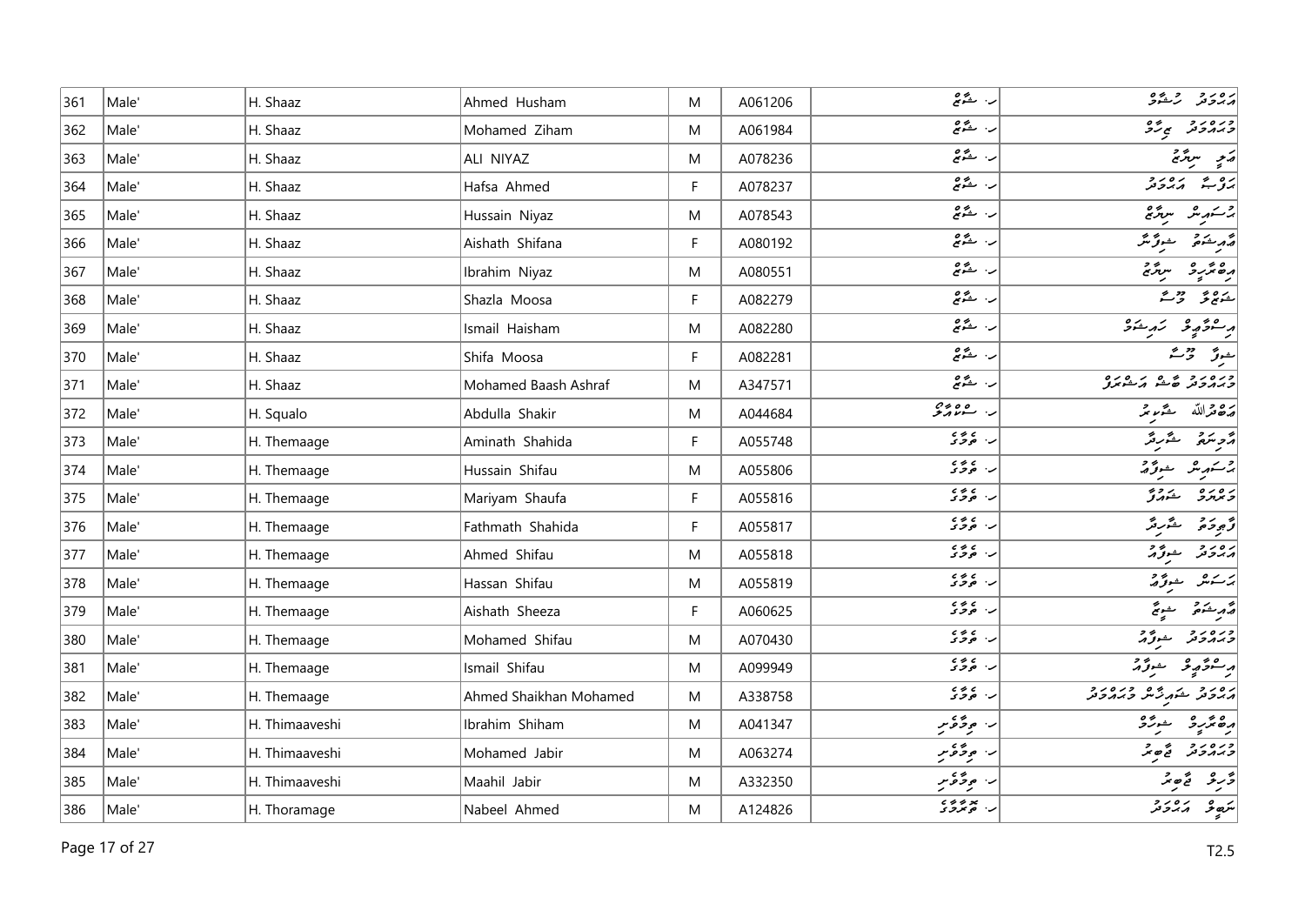| 387 | Male' | H. Thoramage      | Suhail Ahmed        | M  | A124827 | ر. مونوبو د<br>ر. مونورو د                              | ستركد ومترومر                            |
|-----|-------|-------------------|---------------------|----|---------|---------------------------------------------------------|------------------------------------------|
| 388 | Male' | H. Thoramage      | Junaid Ahmed        | M  | A124828 | ر بوده و.<br>ر . مومرو و                                | برورد<br>قح سَمَ <i>دِ قر</i>            |
| 389 | Male' | H. Tranquil Lodge | Moosa Shareef       | M  | A068113 | - ح پر مردم و بره<br>ر <sub>۰</sub> ځ پر مردم و نوم     | روم خورو                                 |
| 390 | Male' | H. Tranquil Lodge | Shareefa Moosa      | F. | A068115 |                                                         | دوية<br>ڪ مورگر<br>س                     |
| 391 | Male' | H. Tranquil Lodge | Ahmed Shareef       | M  | A068149 | ر. ھي مرمرمرمر محمد                                     | پره رو په شوپوژ                          |
| 392 | Male' | H. Tranquil Lodge | Sama Moosa          | F  | A148257 | ر ، عر <i>مزمان و بده</i>                               | $23 - 52$                                |
| 393 | Male' | H. Tranquil Villa | Abdulla Hilal       | M  | A001870 | ر. ھ <sub>ى</sub> زىدىمار ۋە ئ                          | پر <b>ص</b> حر اللّه<br>رۇۋ              |
| 394 | Male' | H. Tranquil Villa | Fathimath Sarah     | F  | A041616 | ر. ھي شريع ۾ موجو مح                                    | و ده شر                                  |
| 395 | Male' | H. Tranquil Villa | Mohamed Saeed       | M  | A048928 | ر. ھ <sub>ى</sub> ئەھەم <i>ۋو</i> رۇ                    | ورەر دىر                                 |
| 396 | Male' | H. Tranquil Villa | Abdul Shakoor       | M  | A053154 | ر. ھي شريا پر وُو دُ                                    | ره وه پر دو و<br>پره تر پر شومانو        |
| 397 | Male' | H. Tranquil Villa | Aminath Seema Moosa | F. | A054994 | ر. ھي شريھ مرڪبو گ                                      | أأروبتهم سوفر فرمشه                      |
| 398 | Male' | H. Tranquil Villa | Mohamed Sofwan      | M  | A093609 | ر. ھ <sub>ى</sub> ئەمەم بۇرۇ                            | ورەرد رەپەە<br><i>دىد</i> ەردىر سۆۋىتر   |
| 399 | Male' | H. Tranquil Villa | Ali Naseef          | M  | A093610 | ر. ھي شريع مرڪبو چُ                                     | أەسم يىكىسور                             |
| 400 | Male' | H. Tranquil Villa | AISHATH SAFFANA     | F. | A148207 | ر. ھ <sub>ى</sub> زىدى <sub>م</sub> ر ۋ <sub>ىر</sub> ئ | و ده ده ده ده د                          |
| 401 | Male' | H. Tranquil Villa | Ismail Ahsan        | M  | A156245 | ر. ھېرسرىم برخونگ                                       | أرجع فيوفر أوراث والمراجيل               |
| 402 | Male' | H. Tranquil Villa | Shahudha Abbas      | F  | A158575 | ر. ھ <sub>ى</sub> ئەھەمەم ئ <sub>ەھ</sub> م             | شرحة برە جى                              |
| 403 | Male' | H. Tranquil Villa | Ahmed Samooh        | M  | A350722 | ر. غږ شرعا بر څورځ                                      | ره رو دوو                                |
| 404 | Male' | H. Tranquil Villa | Mariyam Yashfa      | F. | A354857 | ر. ھېرسرىم مرقوق                                        | ر ه ر ه<br><del>ر</del> بربرگ<br>ىر شەتر |
| 405 | Male' | H. Turais         | Aishath Muna        | F. | A038754 | ر. غوسر می                                              | ە ئەستىم ئ                               |
| 406 | Male' | H. Turais         | Mohamed Jinah Ali   | M  | A065556 | ر. غو تمرمر شر                                          | ورەرو يې شەكتە                           |
| 407 | Male' | H. Turais         | Hawwa Reesha Ali    | F  | A102336 | ر. غۇ ئىرمەت                                            | ره و سي که کرم                           |
| 408 | Male' | H. Turais         | Umar Faathik Jinah  | M  | A333063 | ر. غوسر می                                              | أرجانه وتحويم ويترجم                     |
| 409 | Male' | H. Twilight Inn   | Mariyam Sofwana     | F. | A002232 | ر ، ھۈم خمىۋە ھ                                         | رەرە رەپ<br><i>دى</i> رىرى سۆۋىتر        |
| 410 | Male' | H. Twilight Inn   | Aishath Gadriyya    | F. | A002233 | ر ، ھۇم ئەھم ھەر                                        | د.<br>مگر شوی تی تر <i>مر</i> مگر        |
| 411 | Male' | H. Twilight Inn   | Adam Shakir         | M  | A035919 | ر ، ھۇم ئەھم ھەر                                        | ورو څرمړ                                 |
| 412 | Male' | H. Twilight Inn   | Aminath Guraisha    | F  | A042744 | ر ، ھۇم خور ھور ش                                       | مزويتهم المحترمية                        |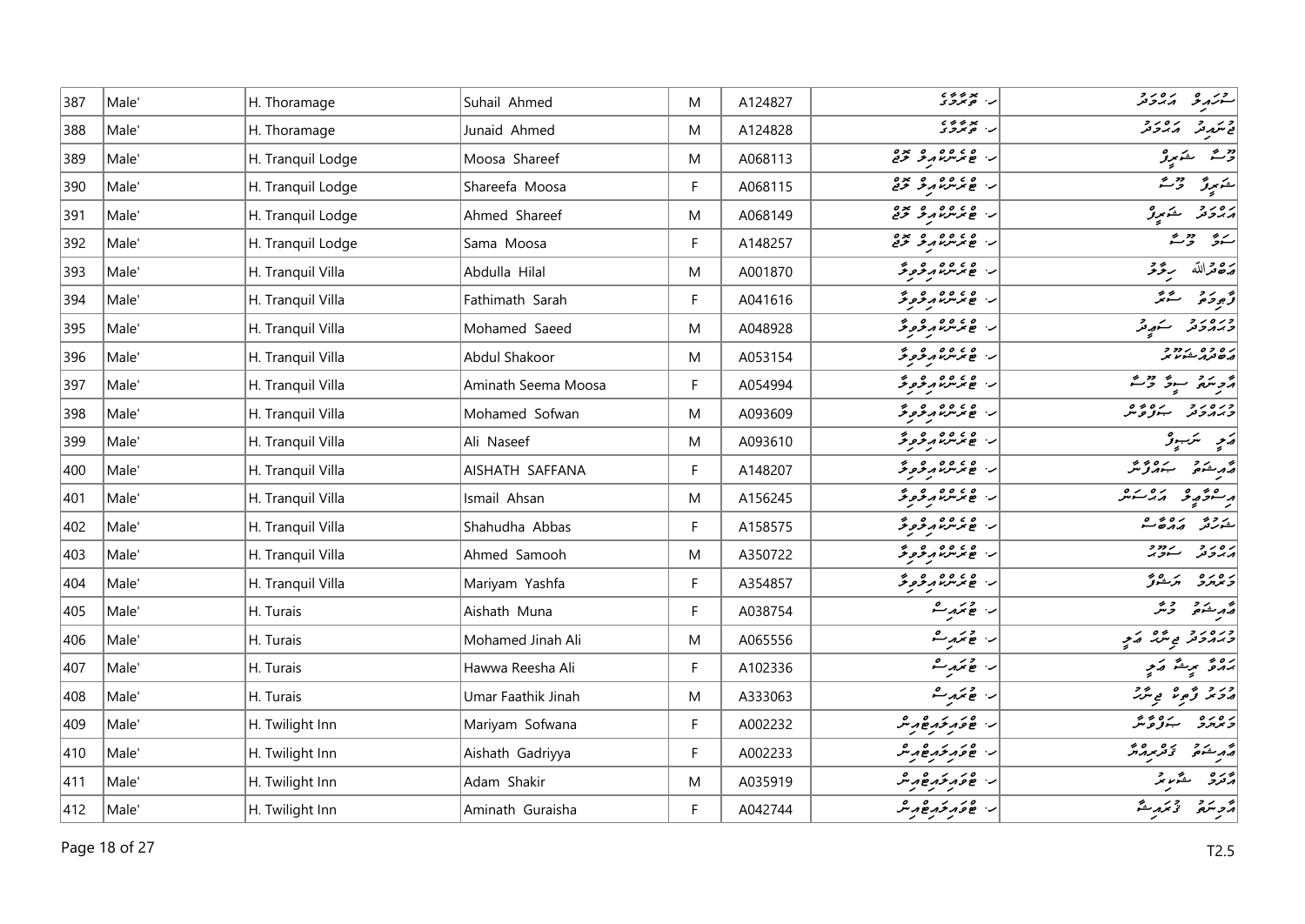| 413 | Male' | H. Twilight Inn     | Mohamed Shaufan        | M         | A042986 | ر ، ھۇم ئەھم ھەر                    | ے پر پار میں<br>مش <i>ہو</i> تو مگر<br>و ره ر و<br><i>د ب</i> رگرفر |
|-----|-------|---------------------|------------------------|-----------|---------|-------------------------------------|---------------------------------------------------------------------|
| 414 | Male' | H. Twilight Inn     | Fathimath Azza         | F         | A059904 | ر ، ھۇم دۇم ھەر                     | ر ه پخ<br>ا ژ <sub>ېجو</sub> ر د                                    |
| 415 | Male' | H. Twilight Reverie | Umar Niazy             | M         | A026411 | ر ، ھۇر ئەرھىر ئوير                 | لرزمز<br>سرگر<br>سرگر                                               |
| 416 | Male' | H. Twilight Reverie | Ibrahim Riffath        | M         | A026412 | ر ، ھۇر خەرھ ئرۇپر                  | ەرھەترىر <sup>ە</sup><br>ە رە<br>بىرتى <i>م</i> ە                   |
| 417 | Male' | H. Twilight Reverie | Aishath Shifny         | F         | A043078 | ر ، ھۇر ئەرھىر ئوير                 | پ <sup>و</sup> مرشومی<br>مرم<br>تشور سر                             |
| 418 | Male' | H. Twilight Reverie | Aminath Shakira        | F         | A068025 | ر ، ع قرمر قرم ع قرم پر             | أأرمز<br>شەم ئىر                                                    |
| 419 | Male' | H. Twilight Reverie | Hawwa Shakira          | F         | A084105 | ر ، ھۇر خرم ھىجرىمىيە               | برەپچ<br>شەرىر                                                      |
| 420 | Male' | H. Twilight Reverie | Ahmed Jemeen Ibrahim   | ${\sf M}$ | A123190 | ر ، ھۇر ئەرھىر ئەر                  | גפנק בקייל תפילקיק                                                  |
| 421 | Male' | H. Twilight Reverie | Hassan Shakir          | ${\sf M}$ | A131094 | ر ، ھۇر ئەرھىگۈ بر                  | ىر كەش ئەشرىر                                                       |
| 422 | Male' | H. Twilight Reverie | Mariyam Shakira        | F         | A148019 | ر ، ھۇر خرىق ئىرقىي                 | رەرە شەر                                                            |
| 423 | Male' | H. Twilight Reverie | Mohamed Hamid          | M         | A330771 | ر ، ھۇر خرىق بىرغىيە                | ورەرو بەر                                                           |
| 424 | Male' | H. Twilight Reverie | Aminath Shaffa Shakir  | F         | A340148 | ر ، ھۇرۇر ھىرەپر                    | أروسكم الشارق الشراير                                               |
| 425 | Male' | H. Twilight Reverie | Mohamed Saif Shakir    | M         | A340150 | ر ، ع قرمر قرم ع قرم پر             | ورەرو سەرۇ ھەرىر                                                    |
| 426 | Male' | H. Twilight Reverie | Hawwa Shaufa Shakir    | F         | A381789 | ر ، ع قرم قرم ع قرم پر              | رەپ خىمرۇ خىرىم                                                     |
| 427 | Male' | H. Varukandhuge     | MARIYAM ZAHIRA         | F         | A033421 | ر به نوکر ماندو دی                  | أومروه تجريحه                                                       |
| 428 | Male' | H. Varukandhuge     | <b>ABDUL LATHEEF</b>   | ${\sf M}$ | A034091 | ر به نوکر در و په                   | ره <del>د</del> ه د کامو و                                          |
| 429 | Male' | H. Varukandhuge     | Aishath Huda           | F         | A034482 | ر به نخریم سرفری                    | و او د کار د کردگر                                                  |
| 430 | Male' | H. Varukandhuge     | Hassan Rasheed         | M         | A061346 | ر به نور به ده و د                  | ر<br>  يركسكر   الكركسيونر                                          |
| 431 | Male' | H. Varukandhuge     | Hussain Rasheed        | M         | A088511 | ر که ترکه سرچری                     | يزختر مراسية المراسية                                               |
| 432 | Male' | H. Varukandhuge     | Mohamed Hassan         | M         | A096845 | ر به نور به دره<br>ر به نورد سربوری | ورەرو پەسەر                                                         |
| 433 | Male' | H. Varukandhuge     | Thasneema              | F         | A148169 | ر به نور در و د<br>ر به نومونو تعری | ئو ڪ <sub>سبرچ</sub> ُ                                              |
| 434 | Male' | H. Varukandhuge     | Ahmed Haisam           | M         | A159577 | ر به نور به دره<br>ر به نورد سربوری | برەرد ئەسكى                                                         |
| 435 | Male' | H. Varukandhuge     | Ahmed Rammaah Saudulla | M         | A338994 | ر که تر را در و د                   | رەرو رەپو روورالله                                                  |
| 436 | Male' | H. Wavy Walk        | SHUAIB YOOSUF          | M         | A011678 | ر ، ءَ ۽ وڻ                         | شەرەھ بىر دە                                                        |
| 437 | Male' | H. Wavy Walk        | Mohamed Yoosuf         | M         | A034913 | ر، عوموما                           | כנסגב בכפ<br>בג'ובט, וק                                             |
| 438 | Male' | H. Wavy Walk        | Aishath Naffah Ismail  | F         | A068785 | ر، عوموما                           | وأرشكم المرومي المسترومي                                            |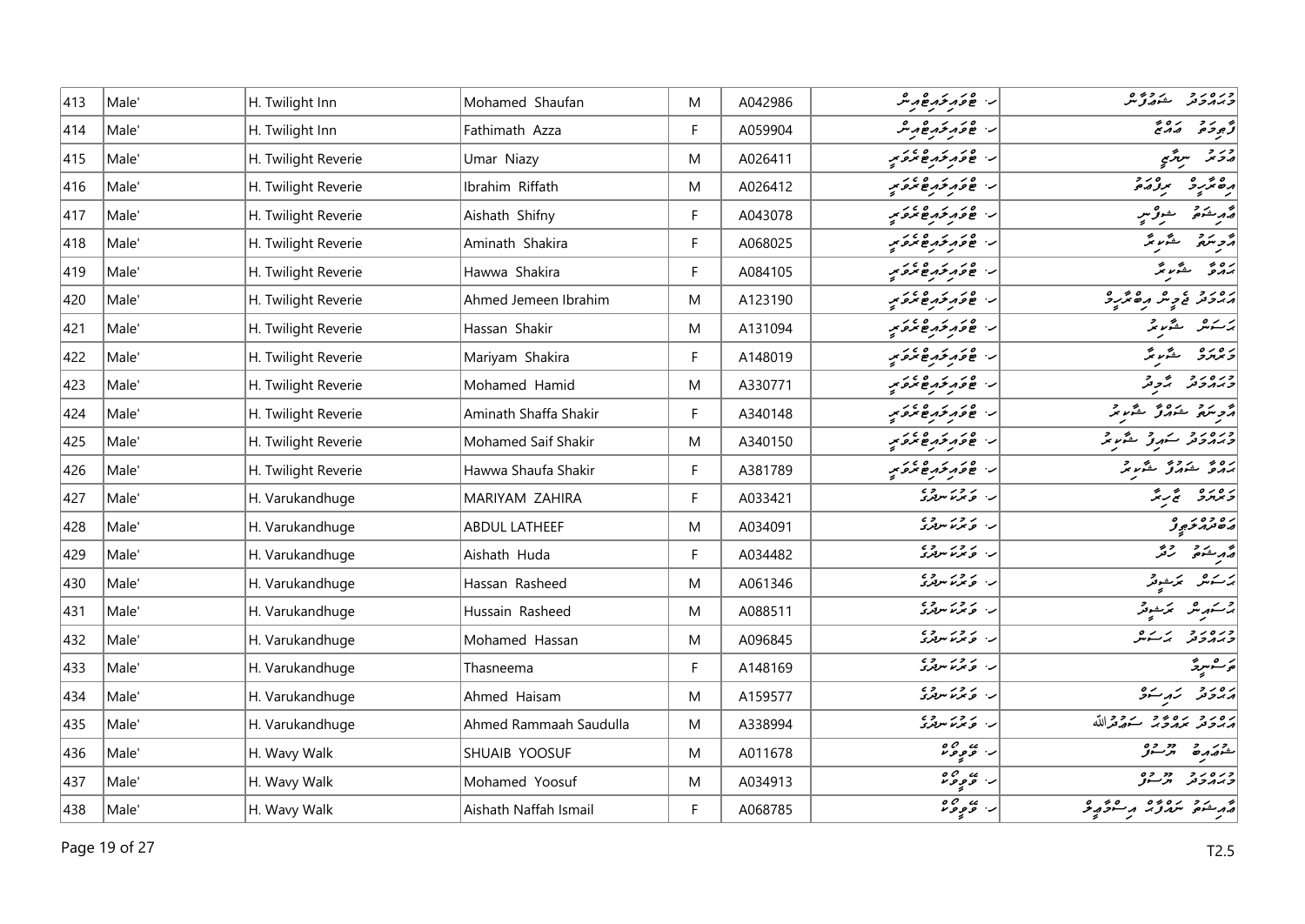| 439 | Male' | H. Wavy Walk             | Munzir Ismail           | M  | A091885 | ر. ءي ه ه<br>ر. و ه ه                     | دقسمبر مراءة ويؤ                                       |
|-----|-------|--------------------------|-------------------------|----|---------|-------------------------------------------|--------------------------------------------------------|
| 440 | Male' | H. Wavy Walk             | Ahmed Yoosuf            | M  | A104100 | ر ، عو وړه<br>ر ، غو ور                   | پروژو<br>دد وه<br>در سو                                |
| 441 | Male' | H. Wavy Walk             | Muthaz Ismail           | M  | A112857 | ر ، ءی و ه ه<br>ر . قو و لا               | مەشۇمەي<br>כ כ גם כ<br>ק מ ס מ ש                       |
| 442 | Male' | H. Wavy Walk             | Mohamed Nashwaan Ismail | M  | A150184 | ر ، ءی و ژه                               | ورەرو برعوش رئے دو                                     |
| 443 | Male' | H. Wavy Walk Hulhangubai | Mohamed Ibrahim         | M  | A060586 | ر. مەم 200 كەندەم                         | ەھ تررۇ<br>و ر ه ر د<br>تر پر تر تر                    |
| 444 | Male' | H. Wavy Walk Hulhangubai | Ahmed Ibrahim           | M  | A060750 | ر، ده ۵۵۵۶ ورسوده د                       | $\circ$ $\circ$ $\circ$<br>ر ه ر د<br>پر ژونر<br>フンメめハ |
| 445 | Male' | H. Wavy Walk Hulhangubai | Aayath Ibrahim          | F. | A131761 | ر. مەم 200 دىر بەر                        | 0.60<br>پور د<br>د تره<br>برخ بورو                     |
| 446 | Male' | H. Wavy Walk Hulhangubai | Fathimath Yumna Ibrahim | F  | A159223 | ر، ره ۵۵۵۶ ور<br>ر۰ توموم رنگ سرگ که      | .<br>המכים תכיל תסילים                                 |
| 447 | Male' | H. Wavy Walk Hulhangubai | Ahmed Shahzan Mohamed   | M  | A393327 | ر. ،، ٥٥٥ درسرونه                         | ره روپره ده وره رو<br>پروتر څرنرس وبرټرتر              |
| 448 | Male' | H. Well Grow             | Ahmed Firshan           | M  | A034417 | ه ه ه ه<br>حرمو مر<br>ر.                  | أرورو وبرحشر                                           |
| 449 | Male' | H. Well Grow             | Aishath Rasheeda        | F. | A064963 | ر ه وه ه<br>ر گورنم                       | مەم ئىكى ئىم ئىكىنى ئىكەن                              |
| 450 | Male' | H. Well Grow             | Abdulla Hamroosh        | M  | A336084 | ر<br>ر                                    | برە تراللە<br>بره دو ه<br>بر <del>و</del> بر شو        |
| 451 | Male' | H. Well Grow             | Ismail Mahfooz          | M  | A343086 | ر . ه وه <i>ه</i><br>ر . ه ور بر          | د عوضي و ده دو                                         |
| 452 | Male' | H. Well Grow             | Ibrahim Shamrookh       | M  | A345049 | ر ه وه ه<br>ر گورنم                       | ەر ھەتمەر 2<br>ب<br>ر 2 جو ج<br>مشوق محرک              |
| 453 | Male' | H. Well Grow             | Aminath Sakha Saleem    | F  | A354702 |                                           | ړٌ د سَرَدَ سَوِرَ                                     |
| 454 | Male' | H. Well Grow             | Mariyam Shaba Saleem    | F  | A367521 | ر<br>ر.                                   | رەرە شەھ سەرە                                          |
| 455 | Male' | H. Well Grow Aage        | Fathimath Rasheeda      | F  | A091021 | ، ءەەەبى<br>ر. ئ <i>ۆ</i> رى <i>بىر</i> ى | ۇي <sub>ۇ</sub> رۇ ئەسىر                               |
| 456 | Male' | H. Well Grow Aage        | Ali Ifham               | M  | A099659 | ، ءەەەبى<br>ر. ئ <i>و</i> رى <i>بىر</i> ى | ړی پرورو                                               |
| 457 | Male' | H. Well Grow Aage        | Ibrahim Fauzaan Faisal  | M  | A371823 | ے وہ دے ہے<br>ر• نوحری محداد ی            | مەھەر ئەدەپمى ئەرىئى                                   |
| 458 | Male' | H. Well Grow Aage        | Ismail Faizan Faisal    | M  | A371824 | ے وہ دی دے<br>ر• نوحری مردر ی             | و جۇي ئۇ ئەي ئەر ئەر ب                                 |
| 459 | Male' | H. Well Grow Aage        | Abdulla Avsam           | M  | A390961 | ے وہ دے ہے<br>ر• نوحری محداد ی            | رە قراللە مەھ كە                                       |
| 460 | Male' | H. Well Grow Hulhangubai | Aminath Firushana       | F. | A034418 | ، ئەۋە ئەر ئەر ئەر                        | ويريثير<br>ومحر حرقرهم                                 |
| 461 | Male' | H. Well Grow Hulhangubai | Firushana Rasheed       | F. | A298166 | ، ءەە دىرىدە،                             | ويرعدُش يرَجونر                                        |
| 462 | Male' | H. Zembasee              | Aminath Kausar          | F. | A061670 | $-696$                                    | ړې سرچ<br>ىر 3 بەر<br>بىر مۇمىر                        |
| 463 | Male' | H. Zembasee              | Zulfa Ibrahim           | F. | A090091 | ر، ءُوڻ ب                                 | جوز مەمزىر                                             |
|     |       |                          |                         |    |         |                                           |                                                        |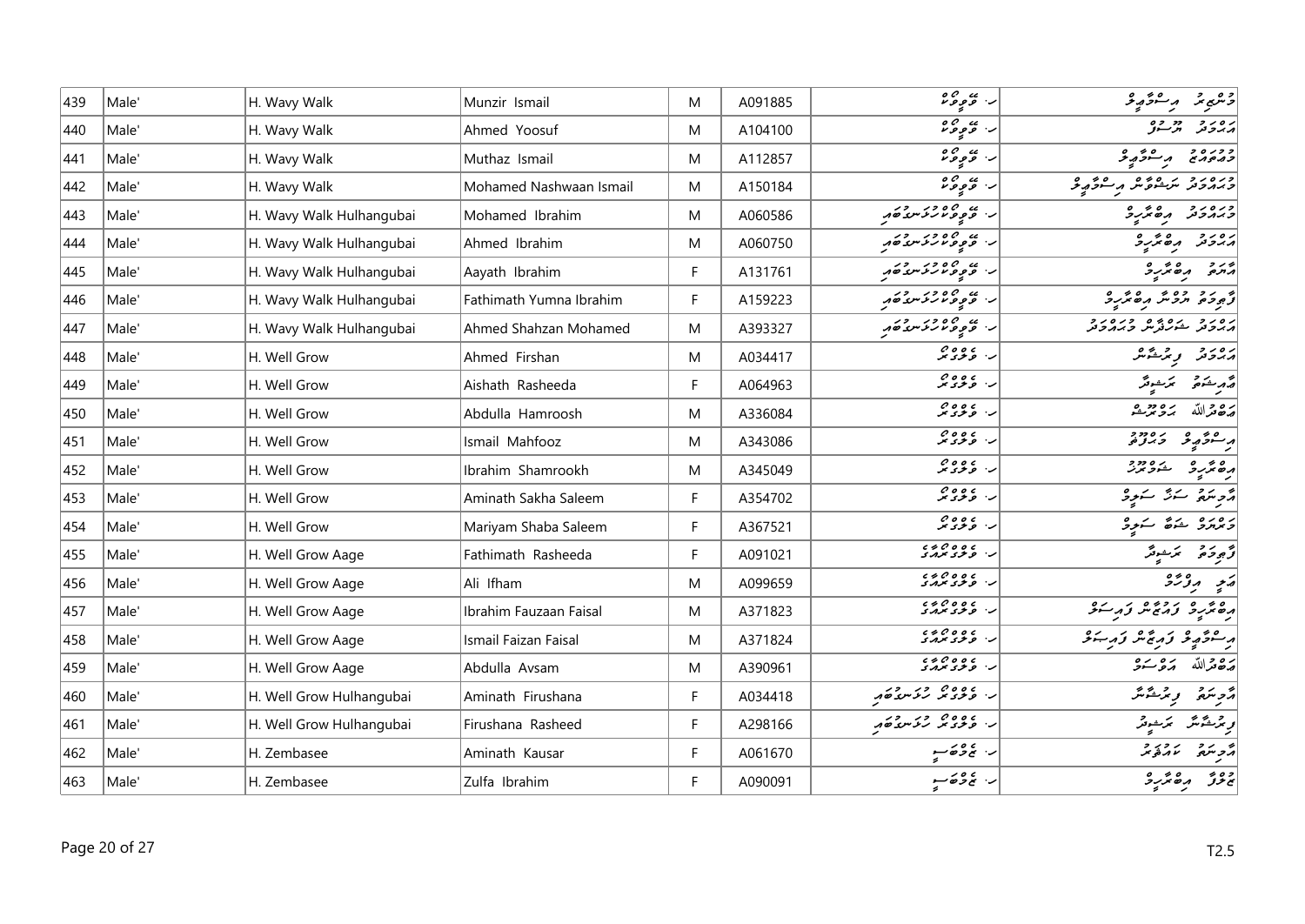## *w7qAn8m? sCw7mRo>u; wEw7mRw;sBo<*

| ' مرمر | 'يئرىثر: |
|--------|----------|
|        |          |
|        |          |
|        |          |

## *w7q9r@w7m> sCw7qHtFoFw7s; mAm=q7 w7qHtFoFw7s;*

| ىر تە | $\mathcal{O} \times$<br>$\sim$ | $\sim$<br>. . | لترنثر |
|-------|--------------------------------|---------------|--------|
|       |                                |               |        |
|       |                                |               |        |
|       |                                |               |        |

| انترنثر: | $^{\circ}$ | يبرهر | $^{\circ}$<br>سرسر |
|----------|------------|-------|--------------------|
|          |            |       |                    |
|          |            |       |                    |
|          |            |       |                    |

| ىرتىر: | 。<br>سر سر | .,<br>مرسر |
|--------|------------|------------|
|        |            |            |
|        |            |            |
|        |            |            |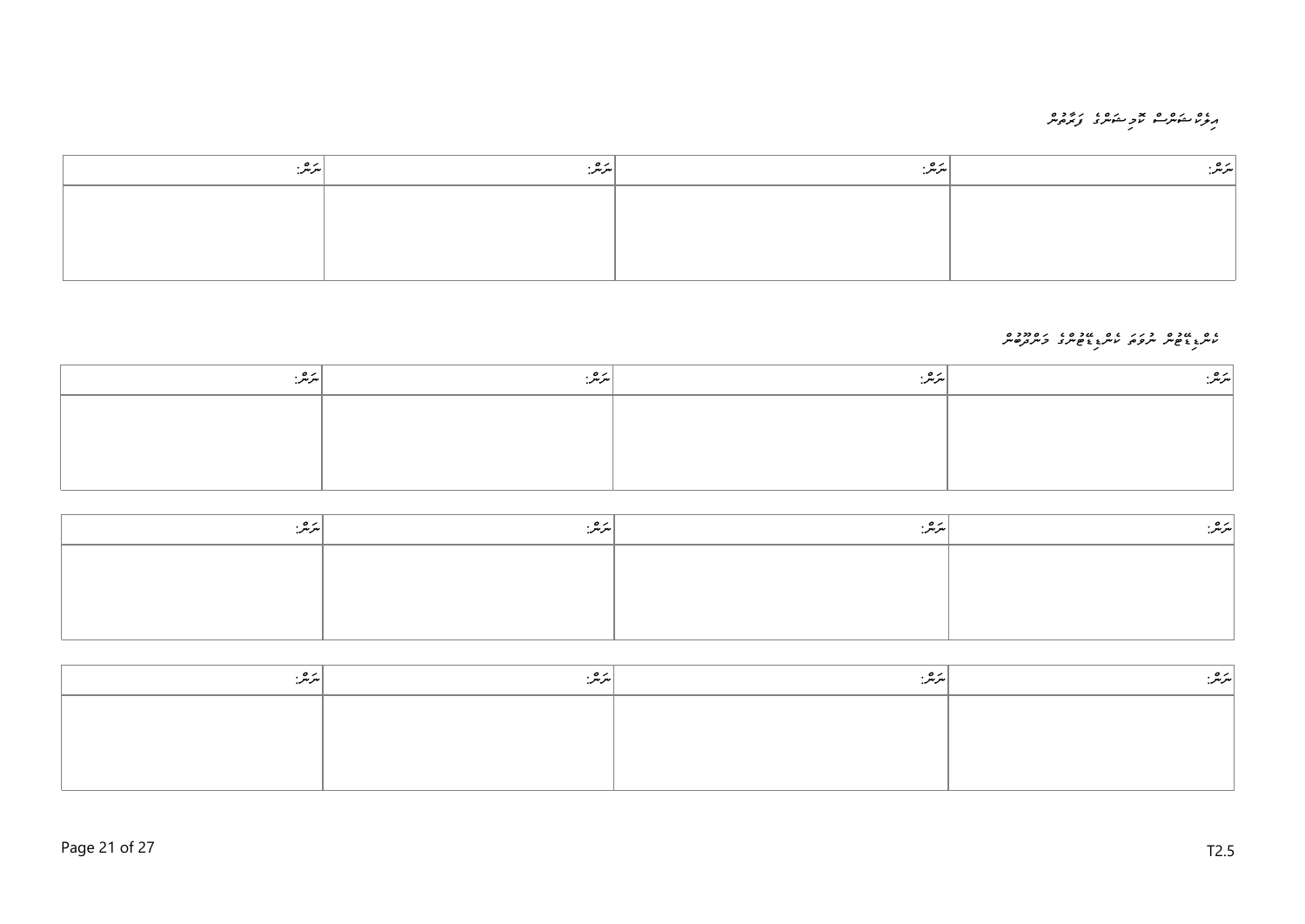| ىزىتر: | $\cdot$ | ىئرىتر: |  |
|--------|---------|---------|--|
|        |         |         |  |
|        |         |         |  |
|        |         |         |  |

| متريثر به | 。<br>'سرسر'۔ | يتزيترا | سرسر |
|-----------|--------------|---------|------|
|           |              |         |      |
|           |              |         |      |
|           |              |         |      |

| ىئرىتر. | $\sim$ | ا بر هه. | لىرىش |
|---------|--------|----------|-------|
|         |        |          |       |
|         |        |          |       |
|         |        |          |       |

| 。<br>مرس. | $\overline{\phantom{a}}$<br>مر مىر | يتريثر |
|-----------|------------------------------------|--------|
|           |                                    |        |
|           |                                    |        |
|           |                                    |        |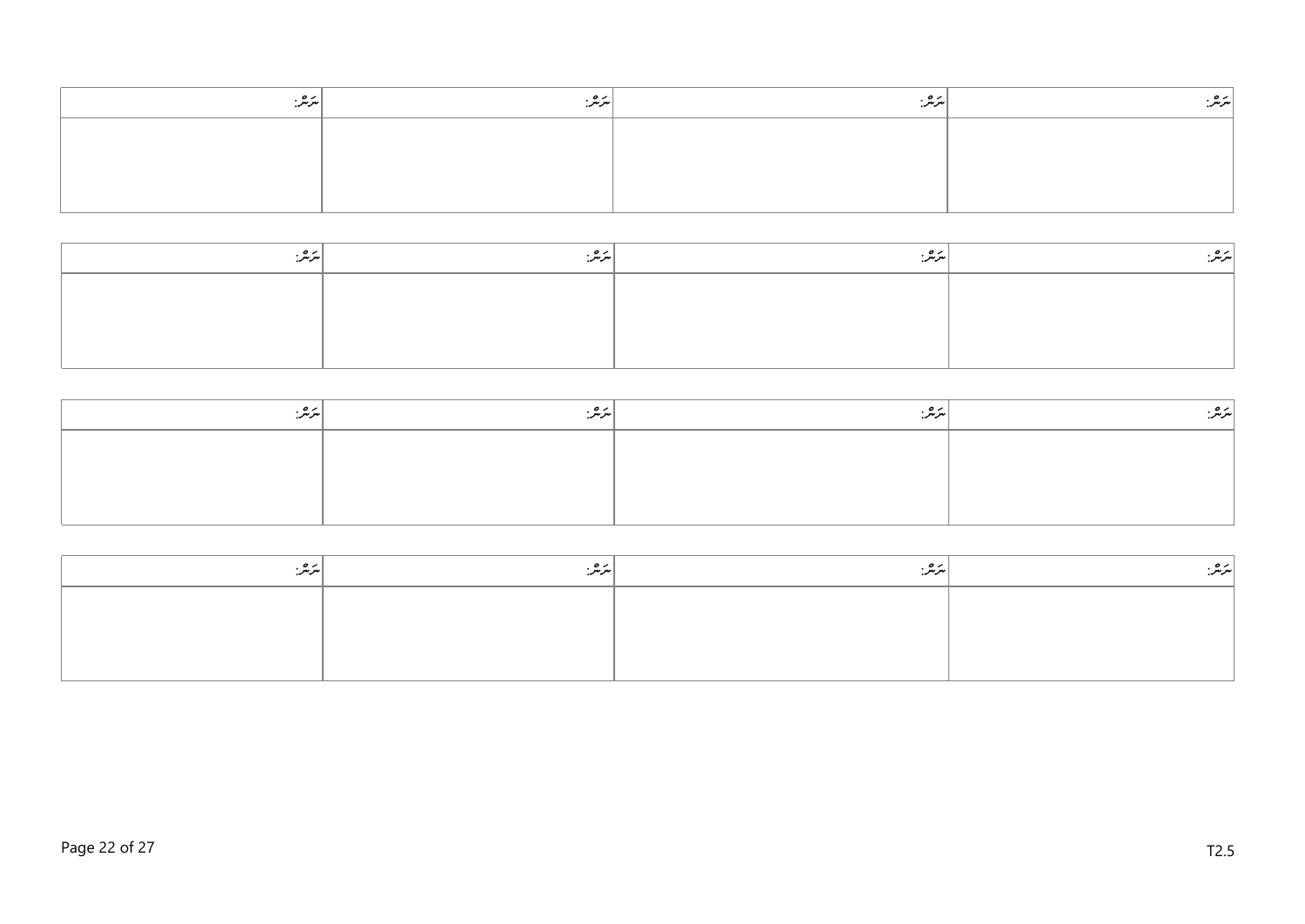| ير هو . | $\overline{\phantom{a}}$ | يرمر | اير هنه. |
|---------|--------------------------|------|----------|
|         |                          |      |          |
|         |                          |      |          |
|         |                          |      |          |

| ىر تىر: | $\circ$ $\sim$<br>" سرسر . | يترمير | o . |
|---------|----------------------------|--------|-----|
|         |                            |        |     |
|         |                            |        |     |
|         |                            |        |     |

| 'تترنثر: | 。<br>,,,, |  |
|----------|-----------|--|
|          |           |  |
|          |           |  |
|          |           |  |

|  | . ه |
|--|-----|
|  |     |
|  |     |
|  |     |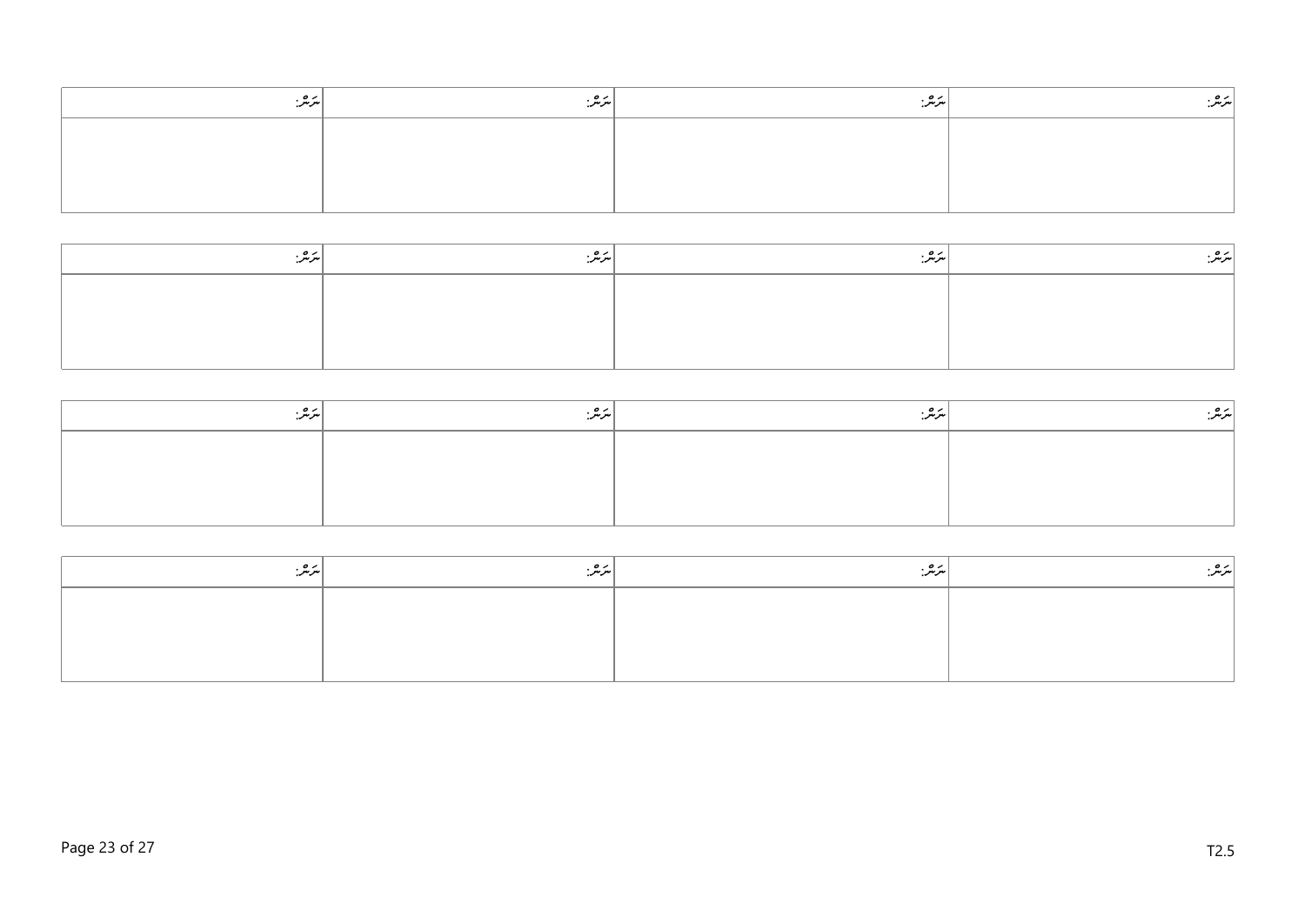| ير هو . | $\overline{\phantom{a}}$ | يرمر | اير هنه. |
|---------|--------------------------|------|----------|
|         |                          |      |          |
|         |                          |      |          |
|         |                          |      |          |

| ىر تىر: | $\circ$ $\sim$<br>" سرسر . | يترمير | o . |
|---------|----------------------------|--------|-----|
|         |                            |        |     |
|         |                            |        |     |
|         |                            |        |     |

| 'تترنثر: | 。<br>,,,, |  |
|----------|-----------|--|
|          |           |  |
|          |           |  |
|          |           |  |

|  | . ه |
|--|-----|
|  |     |
|  |     |
|  |     |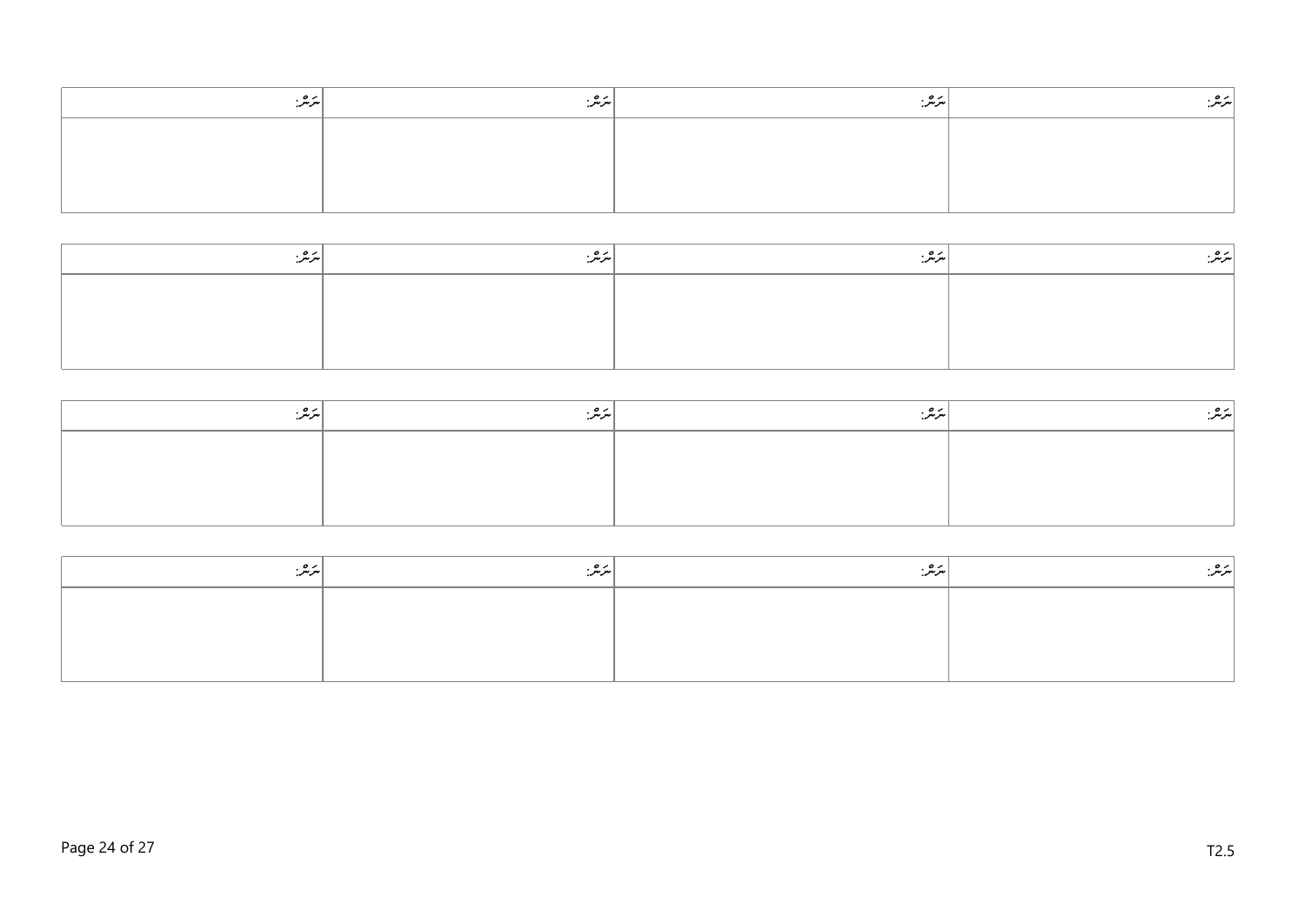| $\cdot$ | ο. | $\frac{\circ}{\cdot}$ | $\sim$<br>سرسر |
|---------|----|-----------------------|----------------|
|         |    |                       |                |
|         |    |                       |                |
|         |    |                       |                |

| يريثن | ' سرسر . |  |
|-------|----------|--|
|       |          |  |
|       |          |  |
|       |          |  |

| بر ه | 。 | $\sim$<br>َ سومس. |  |
|------|---|-------------------|--|
|      |   |                   |  |
|      |   |                   |  |
|      |   |                   |  |

| 。<br>. س | ىرىىر |  |
|----------|-------|--|
|          |       |  |
|          |       |  |
|          |       |  |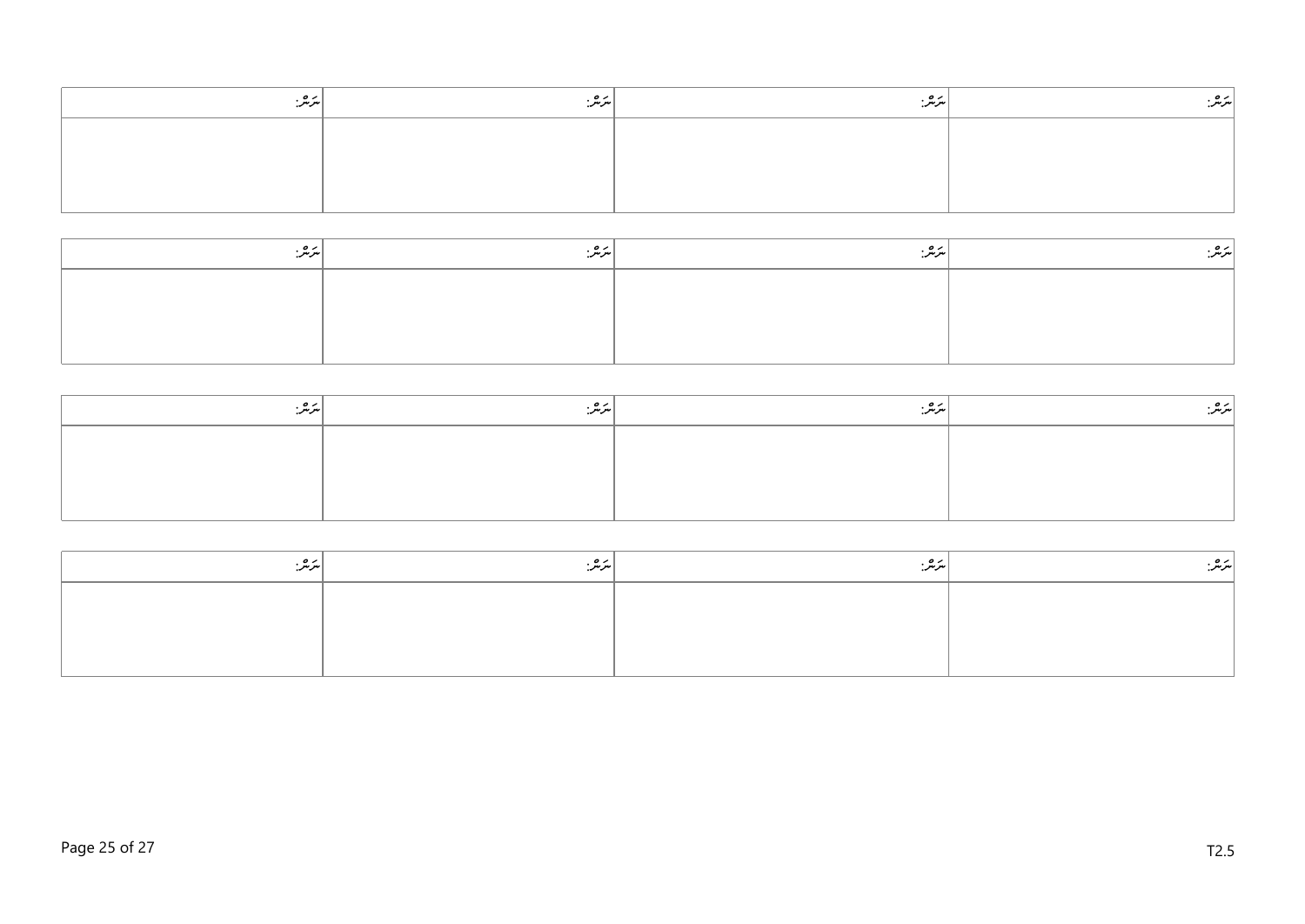| ير هو . | $\overline{\phantom{a}}$ | يرمر | لتزمثن |
|---------|--------------------------|------|--------|
|         |                          |      |        |
|         |                          |      |        |
|         |                          |      |        |

| ىر تىر: | $\circ$ $\sim$<br>" سرسر . | يترمير | o . |
|---------|----------------------------|--------|-----|
|         |                            |        |     |
|         |                            |        |     |
|         |                            |        |     |

| 'تترنثر: | 。<br>,,,, |  |
|----------|-----------|--|
|          |           |  |
|          |           |  |
|          |           |  |

|  | . ه |
|--|-----|
|  |     |
|  |     |
|  |     |